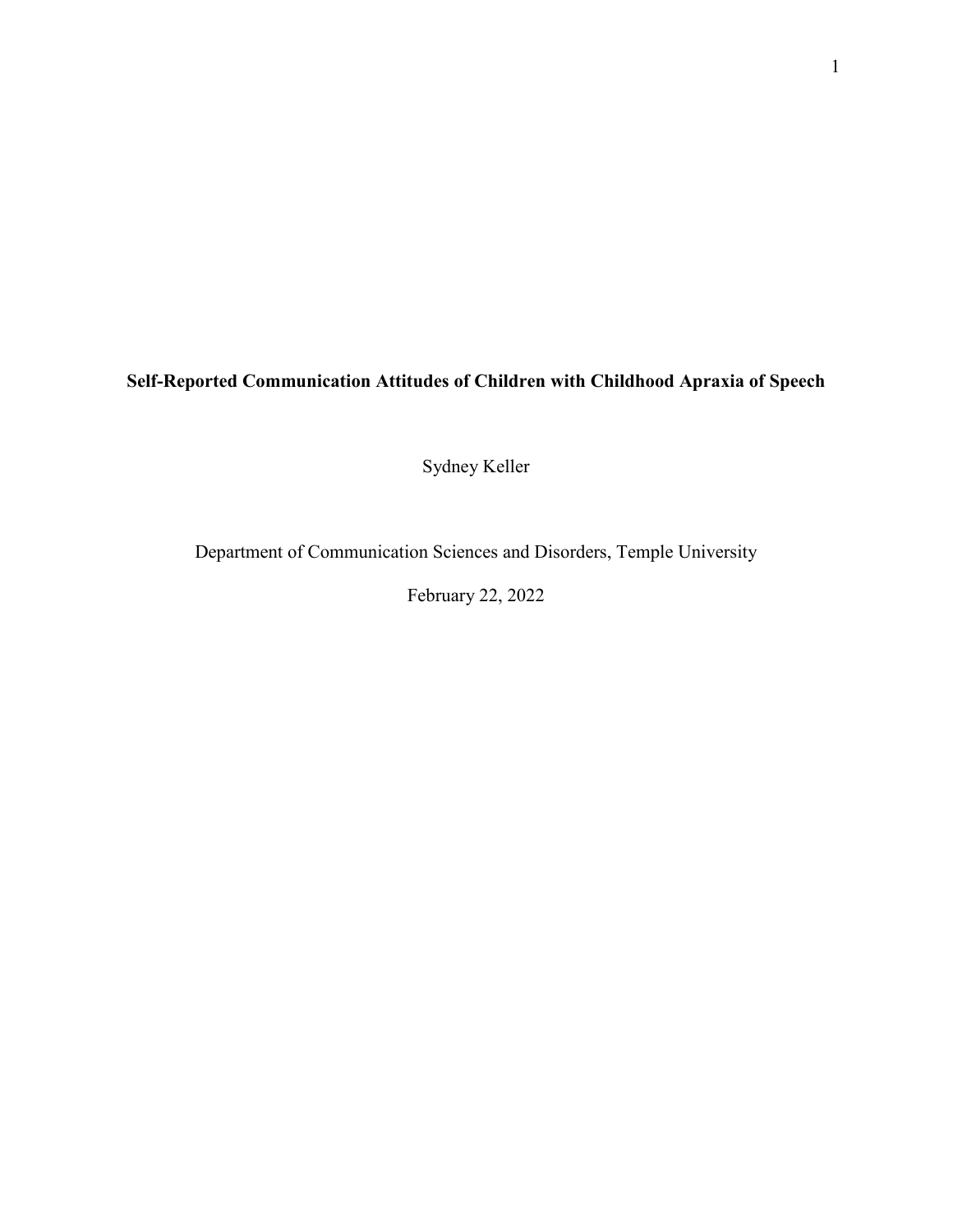# **ABSTRACT**

Much of the research literature on childhood apraxia of speech (CAS) has focused on understanding, diagnosing, and treating the impairment, rather than examining its broader impact. The present study focuses on the Personal Factors component of the World Health Organization model. Two validated communication attitude questionnaires were administered to 12 children with CAS enrolled in an intensive speech-focused intervention. Children's scores were compared to the questionnaires' typically developing norms. Relationships to CAS severity, caregiver perceptions of communicative participation, frustration ratings during therapy, and change over a brief period were also investigated. Preliminary findings indicate that older but not younger children with CAS are more likely to have greater negative selfperceptions about their speech. No significant correlation was found between caregivers' perceptions of communicative participation in various contexts and communication attitudes, highlighting the need to include more child self-report measures in research. Further implications for CAS assessment and intervention are discussed.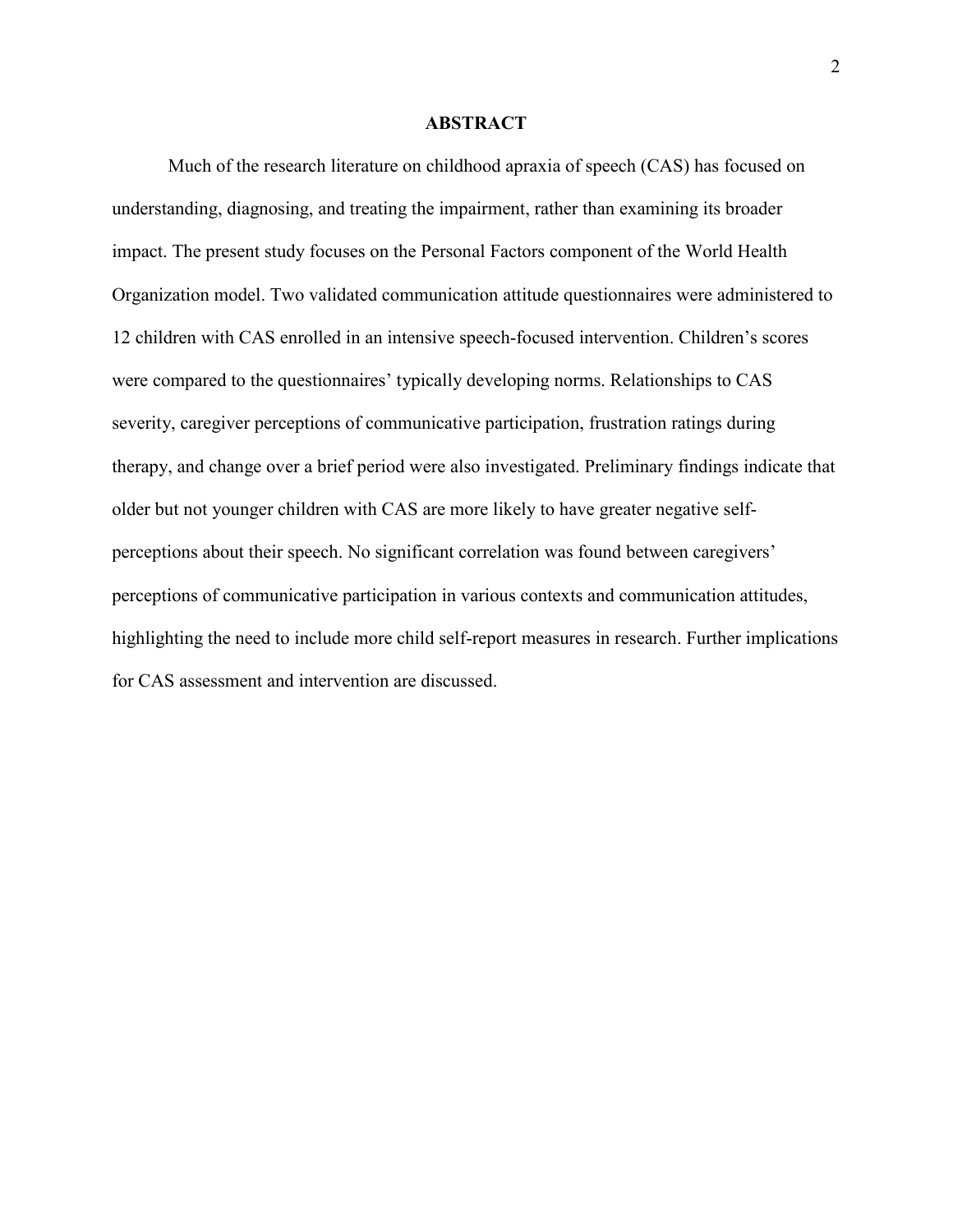### **INTRODUCTION**

Capturing child perspectives can provide researchers and clinicians with a unique understanding of the contextual factors that influence how children experience the world. This is particularly important for children with speech sound disorders who have distinct communicative challenges compared to their typically developing peers. Speech sound disorders (SSD) are a group of disorders that cause difficulty with motor production, perception, or phonological representations of speech sounds or syllables (American Speech-Language-Hearing Association, [ASHA] 2007). Examples of SSDs include articulation disorder, phonological disorder, and childhood apraxia of speech. Articulation disorder impacts speech production at the sound level, while phonological disorder impairs production at the syllable level (Dodd, 2014). These disruptions cause predictable errors like sound substitutions and consonant cluster reductions.

 Childhood apraxia of speech (CAS), a motor-based speech sound disorder, results from inaccurate motor planning and programming of the speech musculature (ASHA, 2007). Though estimates of prevalence are ongoing, approximately 1-2 children per 1,000 in the United States are thought to be diagnosed with CAS (Shriberg et al., 2019). Children with CAS have difficulty timing and orienting their speech musculature that cannot be accounted for by physical or cognitive disabilities (Murray & Iuzzini-Seigel, 2017). The inability to accurately plan movements causes several impairments including prosodic and stress errors, inconsistency over repeated trials, and consonant and vowel distortions (Lewis et al., 2004). The unpredictability of impairments poses a distinct challenge for treatment and distinguishes a CAS diagnosis from other speech sound disorders. Lewis and colleagues (2004) found that school-age children with CAS have more frequent and severe errors compared to their peers with other SSDs. A CAS diagnosis also puts children at an increased risk of other expressive and receptive difficulties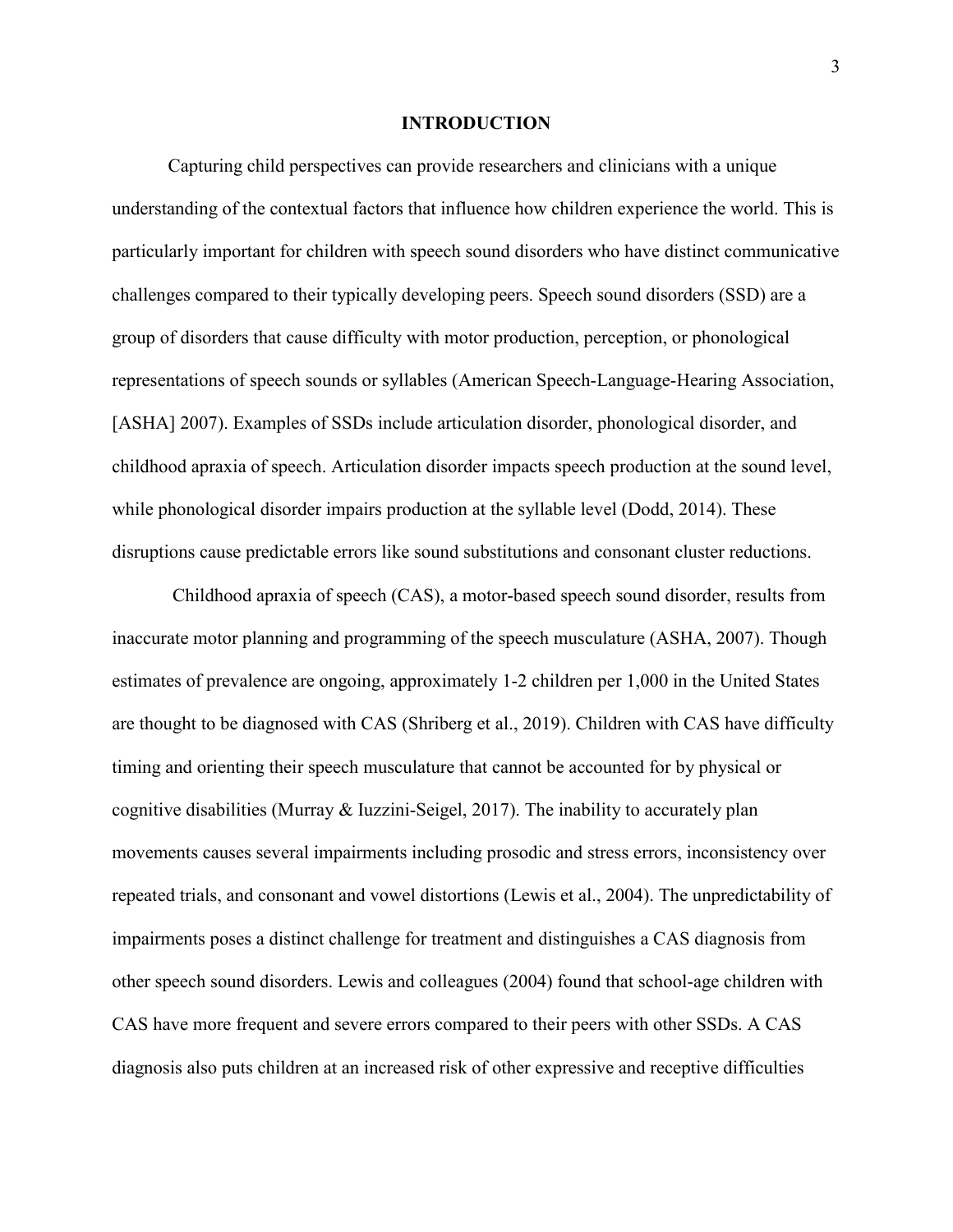including reading and writing (Lewis et al., 2004). These distinguishing factors may mean that CAS's impact on children's daily lives and personal attitudes differ from the experience of children with other SSDs.

The World Health Organization's International Classification of Functioning, Disability, and Health (ICF) provides a framework for better understanding the complex array of factors that impact individuals with various disorders (see *Figure 1*, Threats, 2006). This framework recognizes the interconnections between the three levels and encourages clinicians to approach a client's care holistically. Level (1) is the identification of the disorder or disease. Level (2) consists of body functions/structures, activity, and participation. CAS research thus far has almost exclusively addressed Level (2) of the ICF, with many studies aimed at finding effective treatments. Though no treatment has conclusive evidence of effectiveness, some show promising outcomes. Current evidence suggests that the best CAS treatments target motor learning principles to improve overall accuracy across syllables and words (Murray & Iuzzini-Seigel, 2017). Effective CAS treatments should also be deliberate in both how children practice during therapy and what targets are chosen (Maas et al., 2014). One such treatment is Dynamic Temporal and Tactile Cueing (DTTC), which relies on Integral Stimulation to target the planning and programming of multiple speech sounds. A key feature of DTTC is its use of individualized meaningful target words (Strand, 2020). In contrast, Rapid Syllable Transition treatment (ReST) consists of varying the stress of nonsense words and probing for real words (McCabe et al., 2017). The rationale for ReST is that nonsense targets can lead to more accurate planning across multiple generalizable words. Outcomes measures for both DTTC and ReST are target accuracy. In addition to target accuracy, other factors such as intelligibility, activity and participation, and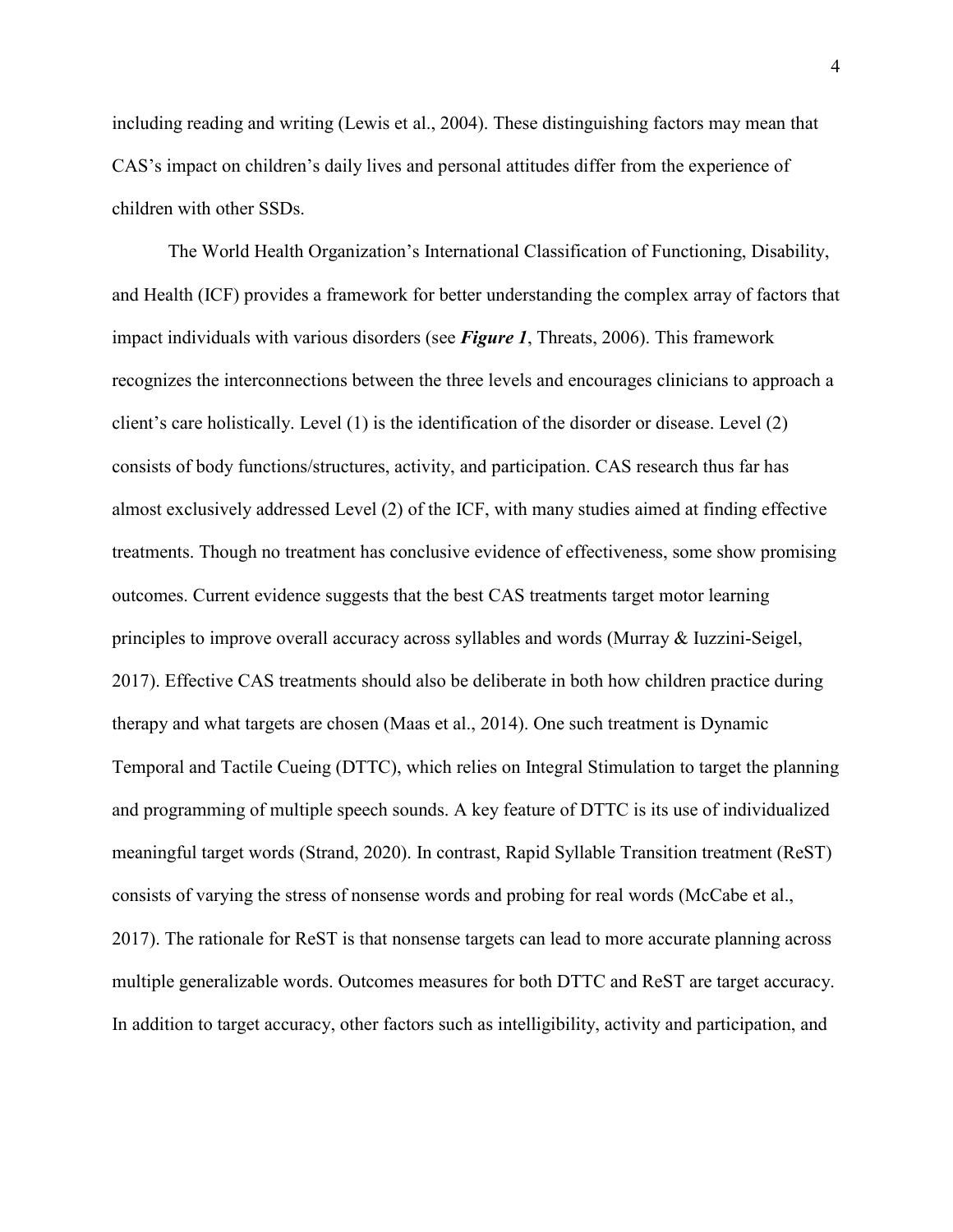changes in personal attitudes towards communication should also be considered to determine degree of treatment success.

**Figure 1***:* The World Health Organization's International Classification of Functioning, Disability, and Health



Neglected from current research on CAS is Level (3) of the ICF: environmental and personal factors. Environmental factors are described as those influences that play a significant role in the individual's life beyond personal control. For instance, external factors such as public policy or parental support can impact an individual's functioning. Personal factors are those more unique to the person's life such as race, ethnicity, personality, and motivations (Threats, 2006). They can be divided into unchangeable factors (e.g., race and age) and factors that have the possibility of changing such as lifestyle habits and coping styles (Howe, 2008). Personal factors can help researchers and clinicians understand how different individuals are impacted by the same diagnosis (Threats, 2006). Understanding the perspectives of children with CAS may prove useful for informing treatment approaches and for developing functionally relevant goals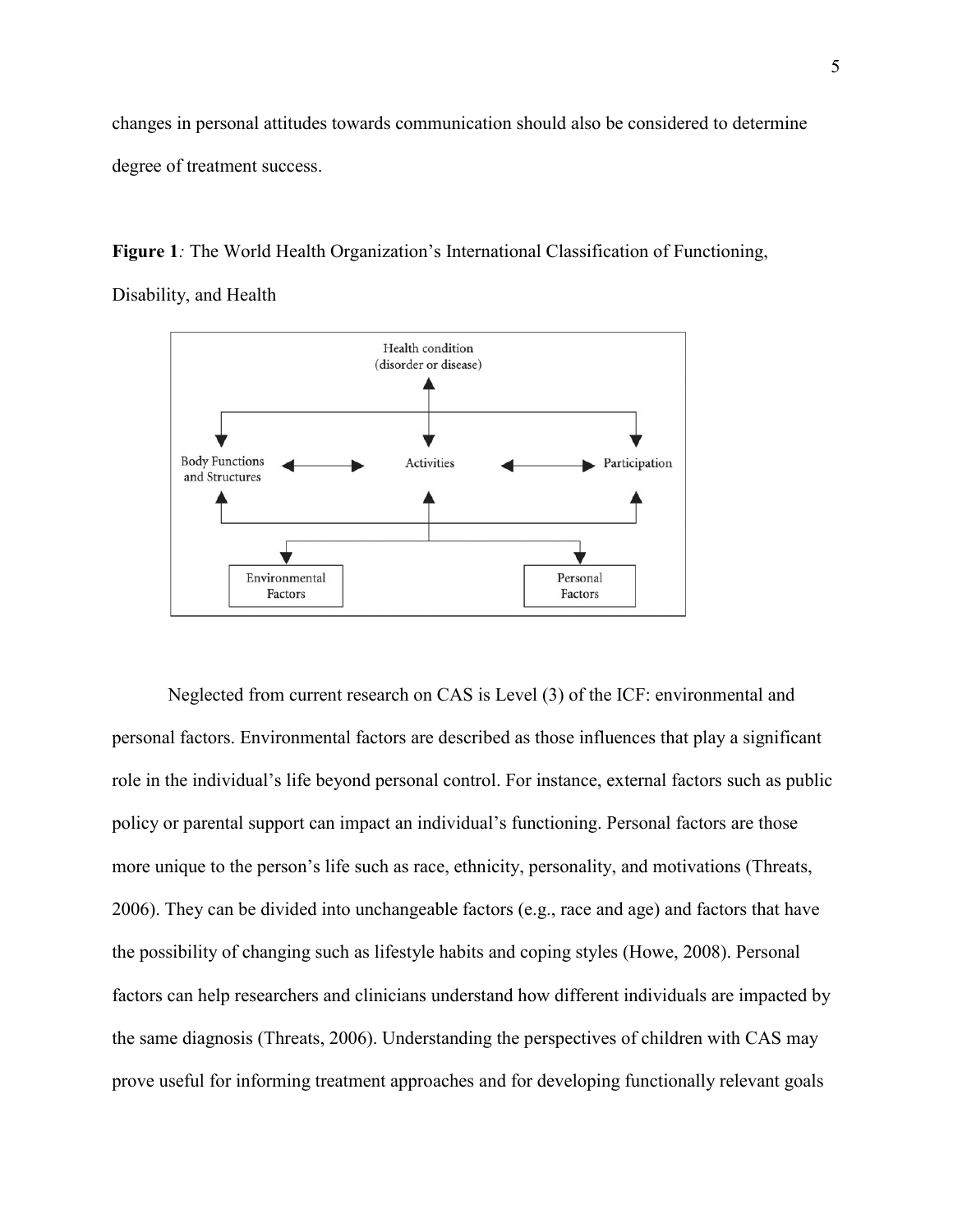(Murray & Iuzzini-Seigel, 2017). Given that personal factors were found to influence treatment outcomes for children with phonological disorder (Baker & McLeod, 2011a, 2011b), it is critical that researchers better understand how this translates for children with CAS.

Parent perspectives are often used as a proxy for understanding the feelings and thoughts of children with communication disorders. This is usually due to the perceived and inherent difficulties that accompany collecting child perspectives. These difficulties include questioning the reliability and validity of a child's response and accounting for extra ethical considerations when working with children (Harcourt, 2011). In many cases, parents provide accurate and detailed accounts for their child. For example, Rusiewicz et al. (2018) used parent measures to evaluate the daily impact of a CAS diagnosis, with parents being particularly concerned about their child's overall intelligibility and ability to navigate social situations. More generally, McCormack et al. (2010) asked parents and speech-language pathologists to rate how they felt about their children's speech impairment using an ICF-CY based questionnaire. They found that both populations expressed the greatest concern regarding interpersonal relationships and verbal communication skills. These studies demonstrate the ability of parent perspectives to collect more detailed information than would usually be possible from a child.

Solely collecting parent perspectives, however, relies on the assumption that they are always accurate. Investigations into correlations between parent and child perspectives for children with phonological disorder (McCormack et al., 2019) and children who stutter (Vanryckeghem, 1995) have shown that parents do not always understand their child's communication attitudes. Disregarding child perspectives also fails to directly include children in the conversation. According to Article 12 of the United Nations Conventions on the Rights of the Child (1989) and the follow-up General Comment No. 7 (2005), children must be allowed to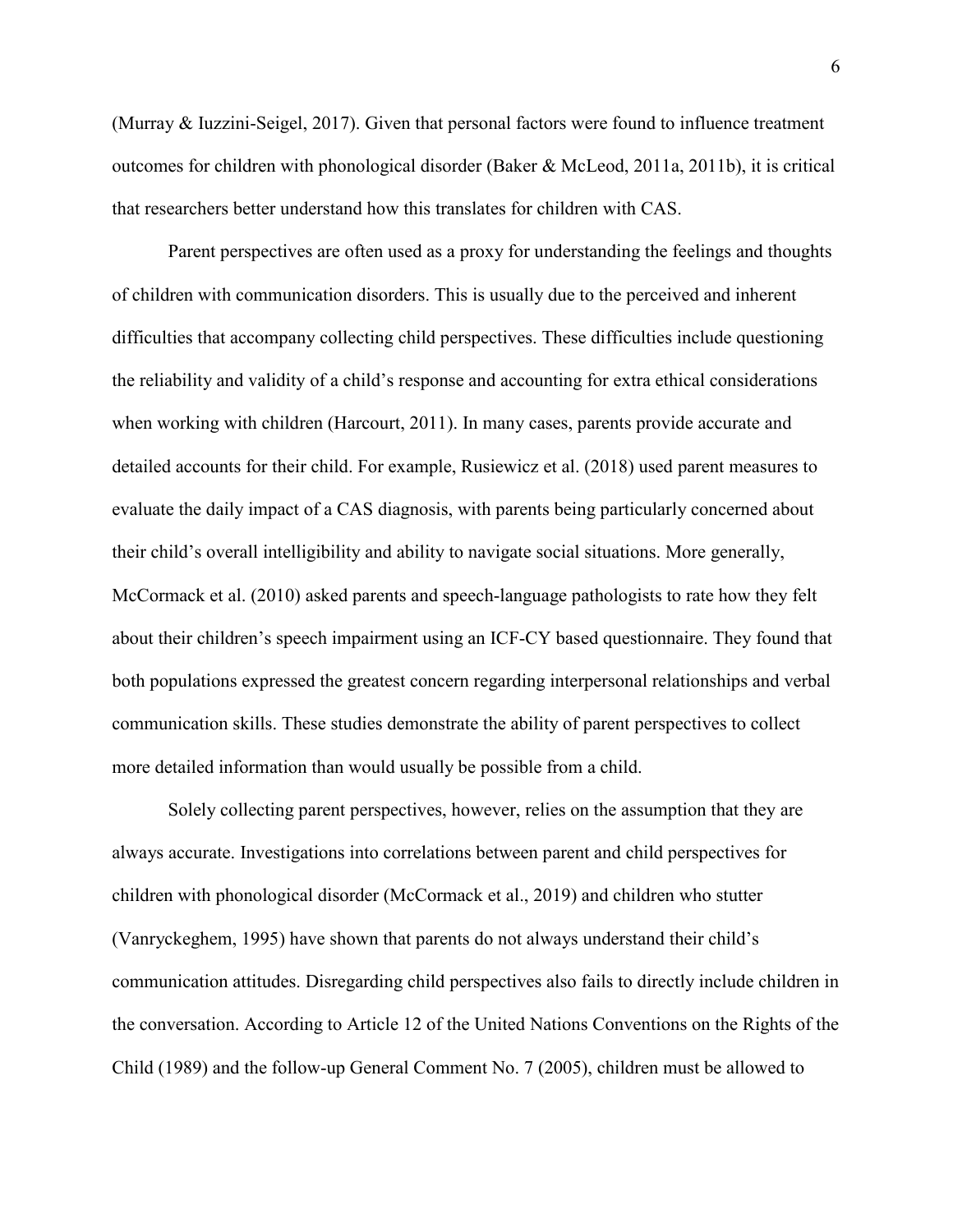express their views and be included in decisions that directly impact them (Lundy et al., 2011). These declarations underscore and reinforce the need to incorporate more child perspectives into research and clinical practice in communication disorders. When collected correctly, children can provide unique, distinct insights into their life experiences (Harcourt, 2011). It is worthwhile to acknowledge that children's perceptions may change frequently and reflect growing development, but this does not imply that their responses at the given assessment are any less relevant or valuable to examine (Harcourt & Einarsdóttir, 2011). Directly asking children with speech and language disorders how they feel is also an effective way of understanding if children are receiving adequate support (Roulstone & McLeod, 2011).

Relatively few self-report measures exist for understanding the self-perceptions of children with communication disorders. Each have distinct strengths and weaknesses. The lack of available measures is a contributing factor as to why there are few studies in this realm. For the current study, relevant measures were examined for validity and feasibility.

## *The Speech Participation and Activity Assessment of Children*

The Speech Participation and Activity Assessment of Children (SPAA-C) provides open ended and Likert scale questions to uncover how speech difficulties influence children's lives (McLeod, 2004). It considers how other members of the child's life (i.e., parents, friends, siblings, parents, teachers, others) perceive the child with the speech difficulty. Questions range from "Who do you like to play with?" to "Do you think your talking is different from other children's?" to gain a larger picture of the child's perceptions. It is designed to be adapted for the particular needs of the researcher and abilities and age of the child. McLeod, Daniel, and Barr (2013) used the SPAA-C with school-aged children with speech sound disorders and emphasized that children would be better supported if their perspectives were more often incorporated in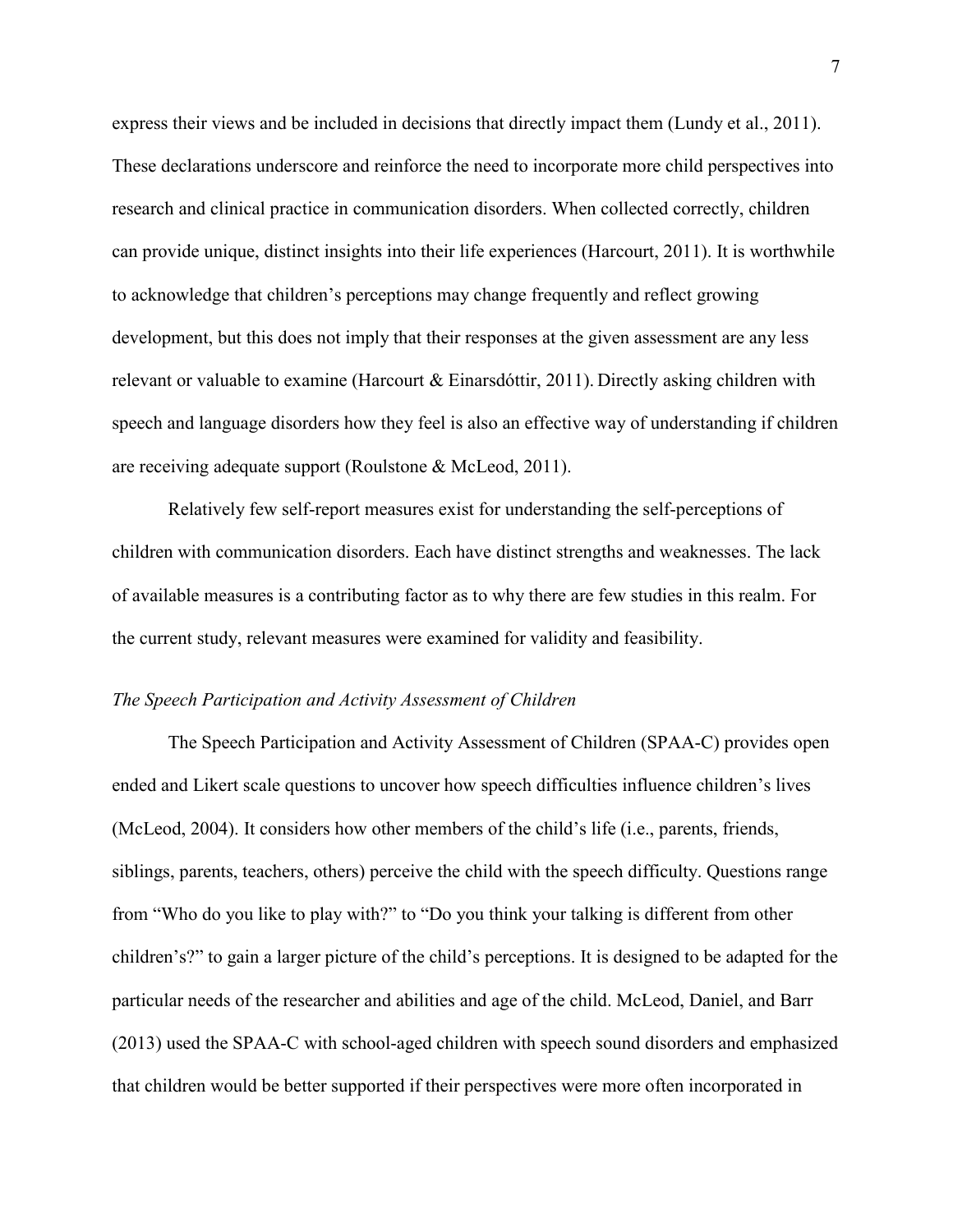assessment and intervention. Other applications of the SPAA-C have revealed the frustrations of the child with an SSD in being misunderstood and communicative partners lack of listening skills (McCormack, McLeod, Harrison et al., 2010) and incapacity to provide adequate support in various settings (Daniel & McLeod, 2017). Though valuable, application of the SPAA-C can be burdensome and time-consuming for participants and is less optimal for quantitative analysis.

### *The Pictorial Scale of Perceived Competence and Social Acceptance for Young Children*

The Pictorial Scale of Perceived Competence and Social Acceptance for Young Children (PSPCSA) asks children to compare pictures, a useful tool when examining child perspectives (Elden, 2013), and decide which picture is more representative of themselves (Harter & Pike, 1984). A score of 1 to 4 is given for each image depending on the extent the child indicates that picture applies to them. The PSPSCA has been given to children with specific language impairment (SLI), with findings suggesting that older children with SLI struggle more with scholastic competence, social acceptance, and behavioral conduct than their typically developing peers (Jerome et al., 2002). However, question wording on the PSPSCA is outdated (i.e., "maternal acceptance" rather than "parental acceptance"), and there are doubts regarding its application to diverse populations (Fantuzzo, 1996).

### *The Communication Attitude Test for School-age Children who Stutter*

The Communication Attitude Test for School-age children who stutter (CAT), a component of the Behavior Assessment Battery for Stuttering, is designed to assess the speech attitudes of children ages 6;0 and older (Brutten & Dunham, 1989; Brutten & Vanryckeghem, 2007). It consists of 33 true/false statements such as "I like to talk" and "My parents like how I talk." Jones and colleagues (2021) found the CAT to possess among the highest measurement properties compared to other measures of the psychological impacts of stuttering.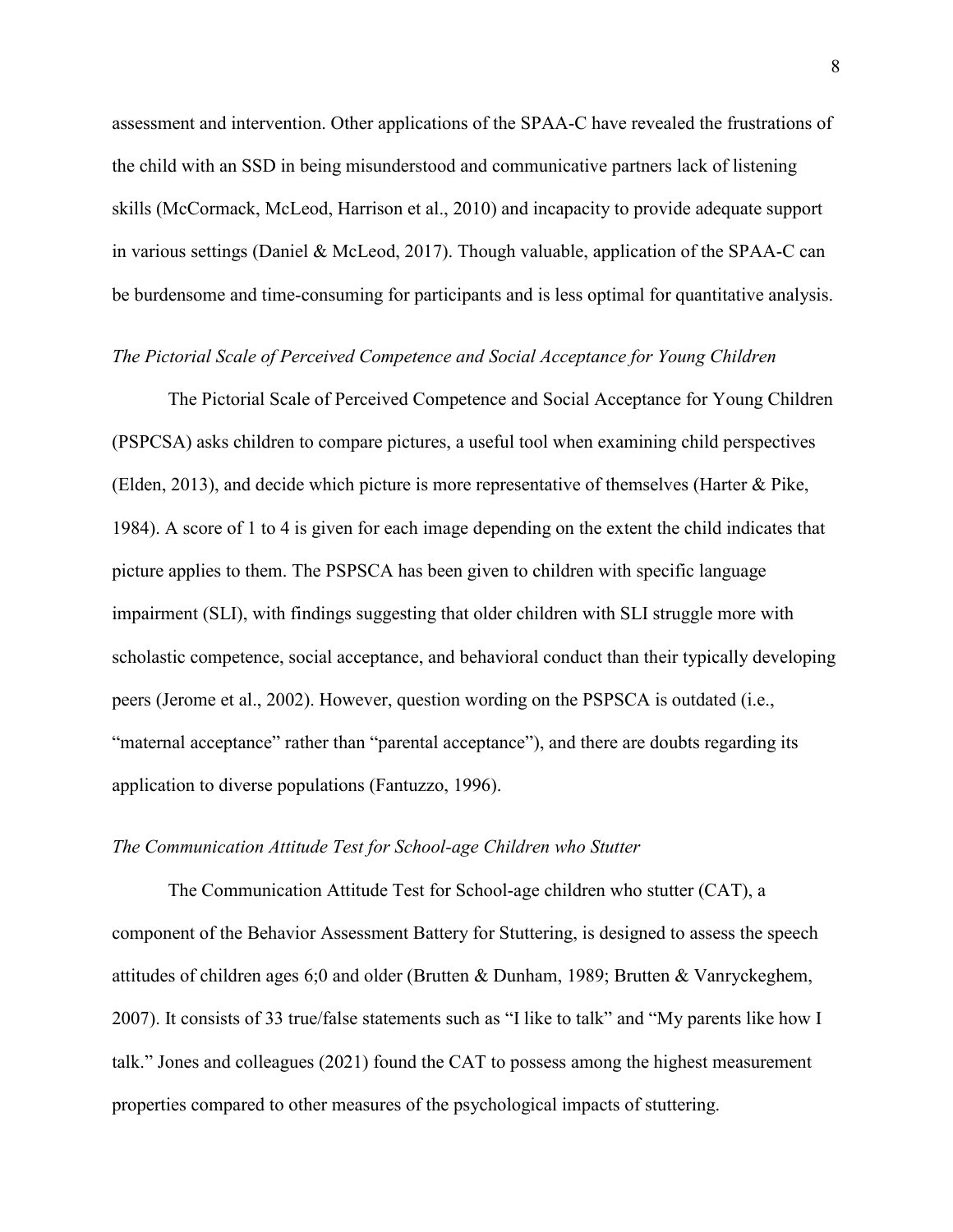### *The Communication Attitude Test for Preschool Age Children who Stutter*

The Communication Attitude Test for Preschool Age children who stutter (KiddyCAT) was developed as an extension of the CAT to assess how preschool children feel about their speech (Vanryckeghem & Brutten, 2007). It asks children (ages 3;0-5;11) 12 yes/no questions such as "Do you like how you talk?" and "Do words sometimes get stuck in your mouth?"

Both the CAT and KiddyCAT have been administered in several countries including Australia (McCormack, McLeod, & Crowe, 2019), Italy (Bernadini et al., 2009), Belgium (Vanryckeghem & Brutten, 1992; Vanryckeghem, De Niels et al., 2015), Japan (Kawai, 2012), and Sweden (Johannisson, 2009), implicating its validity across cultures. Though developed for stuttering, these assessments have been successfully administered to many clinical populations including to children with phonological disorder (McCormack, McLeod, & Crowe, 2019) articulation disorder (Luc & Brutten, 1990) and cleft palates (Havstam et al., 2011). These applications are positive indications that the CAT and KiddyCAT can be administered to populations other than to children who stutter.

Administration of the CAT and KiddyCAT to children who do and do not stutter have revealed that children who stutter are more likely to have negative speech perceptions and that younger children tend to feel more positively than older children about their speech (Brutten & Vanryckeghem, 2007). Influence of age differences beyond stuttering was highlighted by McCormack, McLeod, and Crowe (2019), who found that preschool age children with phonological disorder did not have more negative perceptions of their speech compared to the established norms.

Those administering both assessments are provided specific directions, which minimizes issues with test-retest reliability and distortion of results. The CAT and KiddyCAT were chosen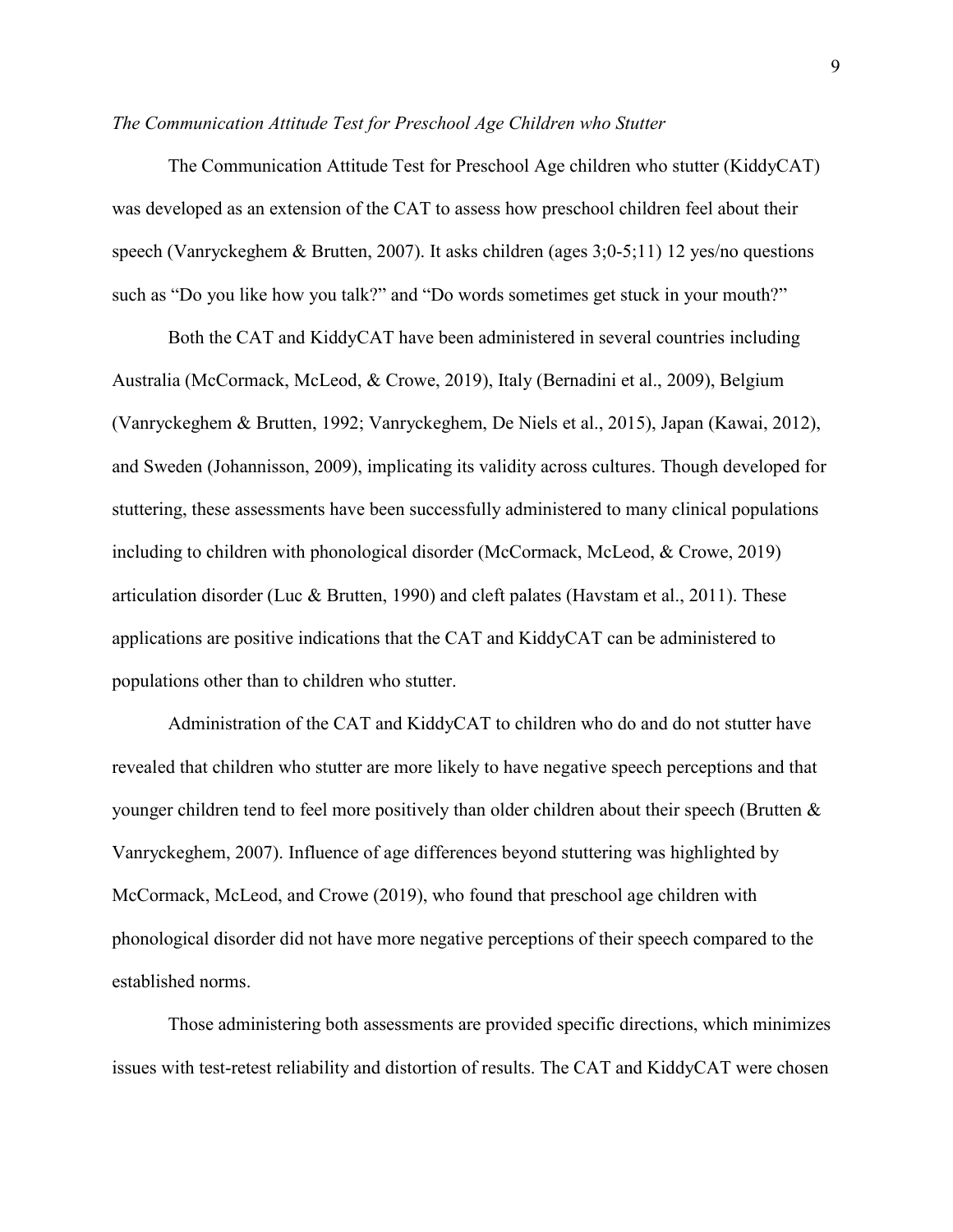for the present study because they are standardized, encompass the age range  $(4;0-10;0)$ , are easy to track changes over time, and have been found to be reliable and valid across a variety of languages, cultures, and clinical populations. Despite its widespread use, neither the CAT nor KiddyCAT have been administered to a group of children with CAS. Given that CAS differs in consistency of impairment and response to treatment compared to other SSDs, it is clearly necessary to further understand these children's communication attitudes.

#### *The Present Study*

The present study was designed to fill this critical gap in the literature by administering the CAT and KiddyCAT to children with CAS. This study took place in the context of a randomized controlled trial of (impairment-focused) speech therapy for CAS, which was conducted as an intensive summer camp (see Methods section for further description of the broader study context). This setting afforded the opportunity to address the following questions:

- 1. Do communication attitudes of children with CAS differ from those of typically developing children, based on the tests' normative values?
- 2. Do communication attitudes of children with CAS relate to impairment severity, as operationalized by DEMSS score?
- 3. Do communication attitudes of children with CAS relate to caregivers' perceptions of their child's communicative participation, as operationalized by FOCUS-34 score?
- 4. Do communication attitudes of children with CAS relate to average frustration level during therapy?
- 5. Do communication attitudes of children with CAS change over the course of a brief intervention period?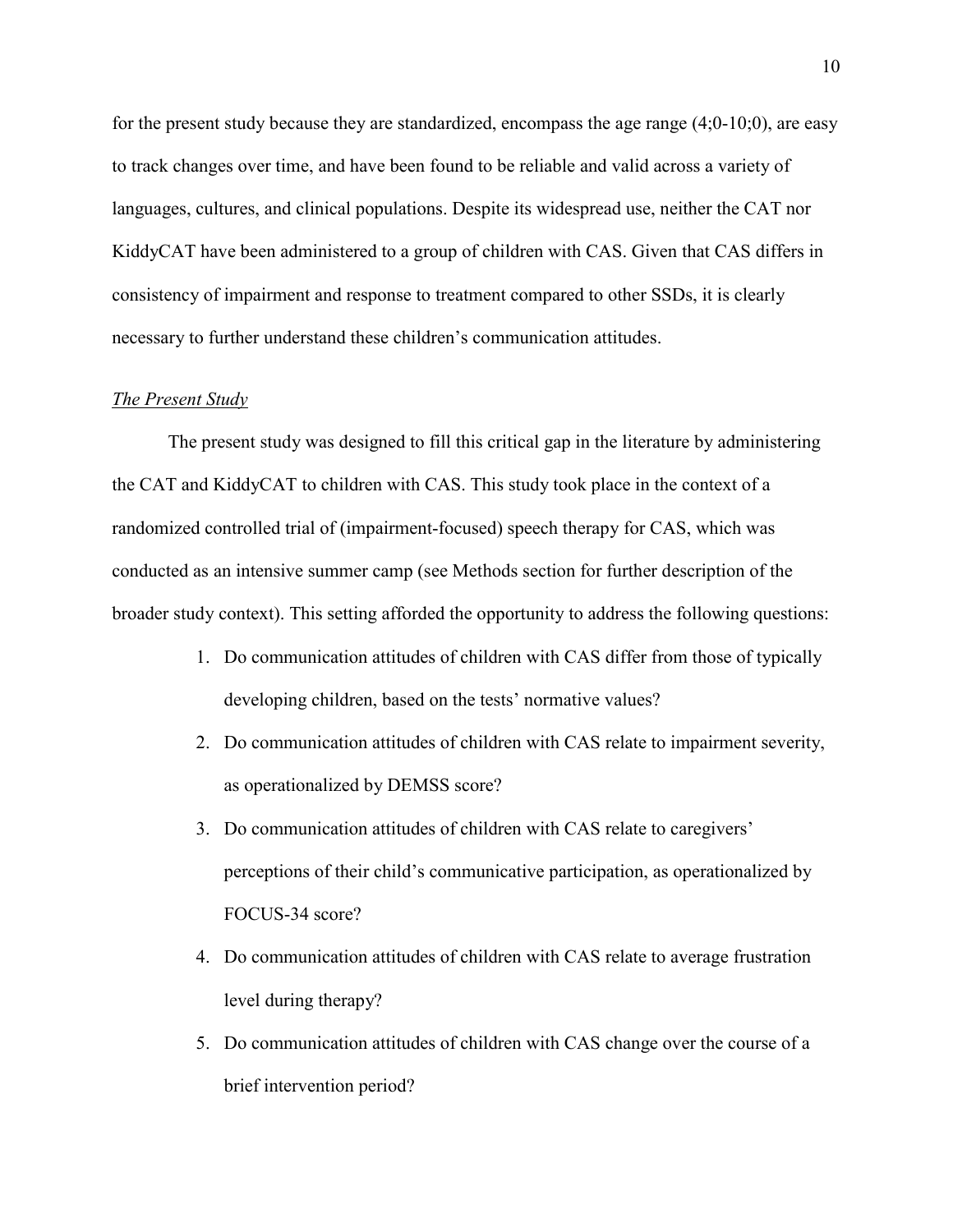### **METHODS**

## *Study Context*

 This study took place in the context of a larger ("parent") study involving a randomized controlled trial to test initial efficacy of ASSIST (Apraxia of Speech Systematic Integral Stimulation Treatment; Maas et al., 2019) for children with CAS. ASSIST is an impairmentfocused speech treatment approach based on integral stimulation ("watch me, listen to me, say what I say") and principles of motor learning (Maas et al., 2008). Speech targets are words and phrases selected based on personal functional relevance and contain only sounds in the child's phonetic inventory. The treatment involves drill-based repetition of targets, with feedback and cues provided by the treating clinician to help the child achieve movement patterns for accurate speech.

In this parent study, children participated in an intensive 4-week virtual summer camp program, during which they received 16 hours of individual ASSIST in 32 sessions of 30 minutes each. Children were randomly assigned to receive all their individual treatment in the first two weeks (immediate massed), the second two weeks (delayed massed), or divided over all four weeks (distributed) (see *Figure 1* for an overview of the design of the parent study). Group activities and individual ASSIST were delivered via videoconference. Before, at midpoint, and after the 4-week period, children attended individual data collection sessions in person in the Speech, Language, and Brain Lab at Temple University. Details and results from the parent clinical trial are not further reported here, except insofar as relevant to the present study on childreported outcome measures (CAT and KiddyCAT), which were administered at T2 and T3. All study procedures were approved by the Temple University IRB (protocol #25807) and informed consent was obtained from at least one parent and all children provided assent.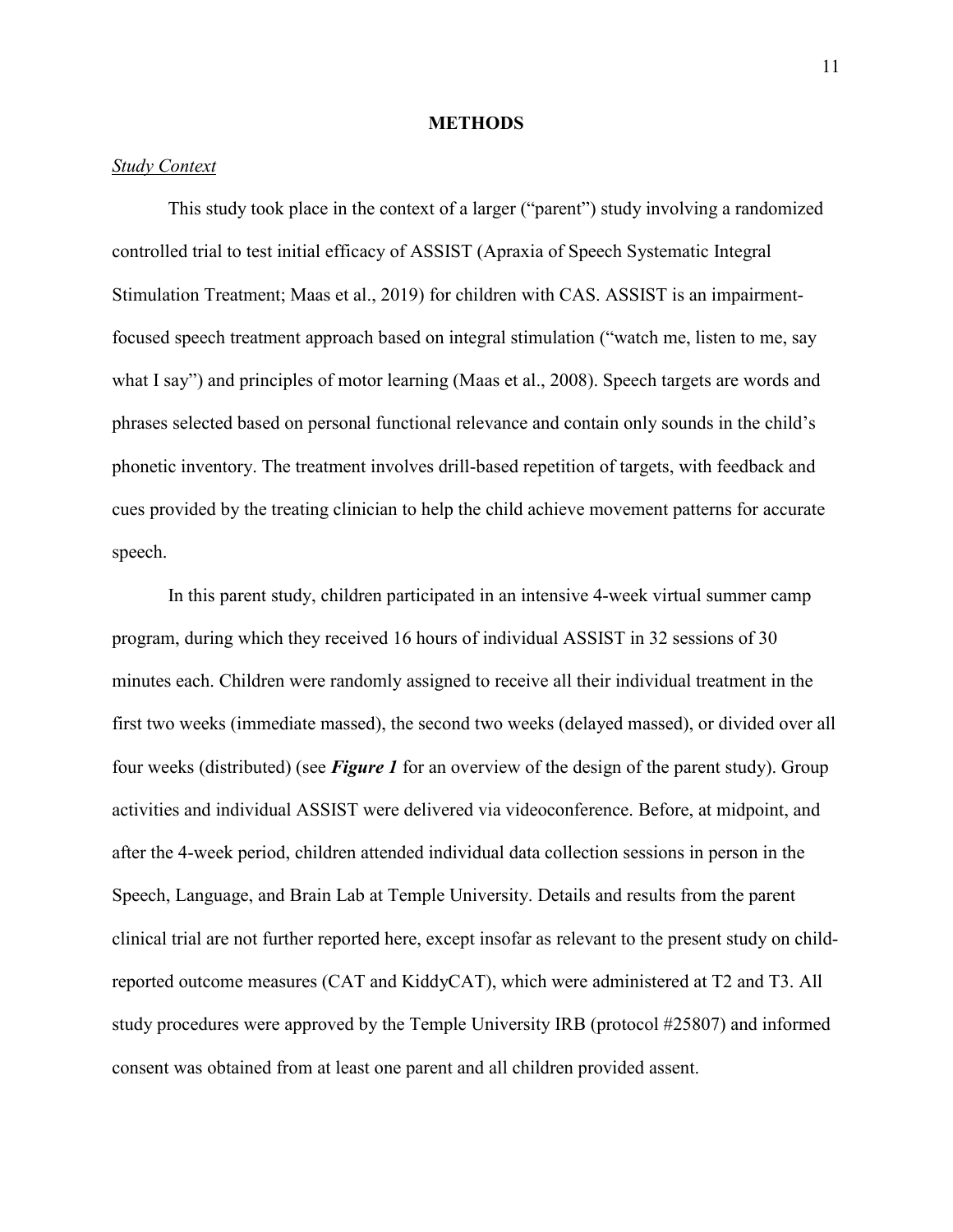| Group                    | <b>Condition</b>  | wk1 | wk2   |        | $wk3$ wk4 | wk5   | wk6   | wk7            |
|--------------------------|-------------------|-----|-------|--------|-----------|-------|-------|----------------|
| Massed ASSIST (N=6)      | Immediate $(N=3)$ |     | 8 hrs | 8 hrs  |           |       |       | T <sub>3</sub> |
|                          | Delayed (N=3)     | Τ1  |       |        |           | 8 hrs | 8 hrs |                |
| Distributed ASSIST (N=6) | Distrib. (N=6)    |     | 4 hrs | 4hrs l |           | 4 hrs | 4 hrs |                |
|                          |                   |     |       |        |           |       |       |                |

Figure 1. Design of the clinical trial that forms the context for the present study. Data collection (CAT and KiddyCAT) occurred in Week 4 (T2) and Week 7 (T3).

# *Participants*

Twelve children ages 4-10 years old with a primary diagnosis of CAS participated in this study. Three expert speech-language pathologists (SLPs) provided independent ratings of presence of CAS, using a 3-point scale where  $0 =$  no CAS,  $1 =$  possible CAS, and  $2 =$  CAS. These ratings were based on the presence of current consensus features of CAS (ASHA, 2007), including inconsistent errors on consonants and vowels, difficulties achieving or transitioning into articulatory configurations, and abnormal prosody such as lexical stress errors. At least one SLP made this judgment on the basis of the live assessment sessions, whereas the remaining SLPs made their judgments from video-recordings of the assessment sessions. To be included in the study, children were required to receive an average rating of >1 across the three expert SLPs (M=1.69) and an Apraxia score of 1 or 2 on a Maximum Performance protocol (Thoonen et al., 1996, 1999), the only prospectively validated protocol to date with acceptable sensitivity and specificity.

Inclusion criteria were (a) English as primary home language per parent report, (b) normal hearing as determined by parent report and/or pure tone audiometric screening, (c) nonverbal cognition in the typical range based on the Reynolds Intellectual Assessment Scales (Reynolds & Kamphaus, 2003), and (d) verbal output of 50+ words and communicative intent, per SLP and parent report. Exclusionary criteria were (a) co-occurring neurobehavioral diagnosis (e.g., autism) per parent report, (b) significant visual impairment per parent report, (c) primary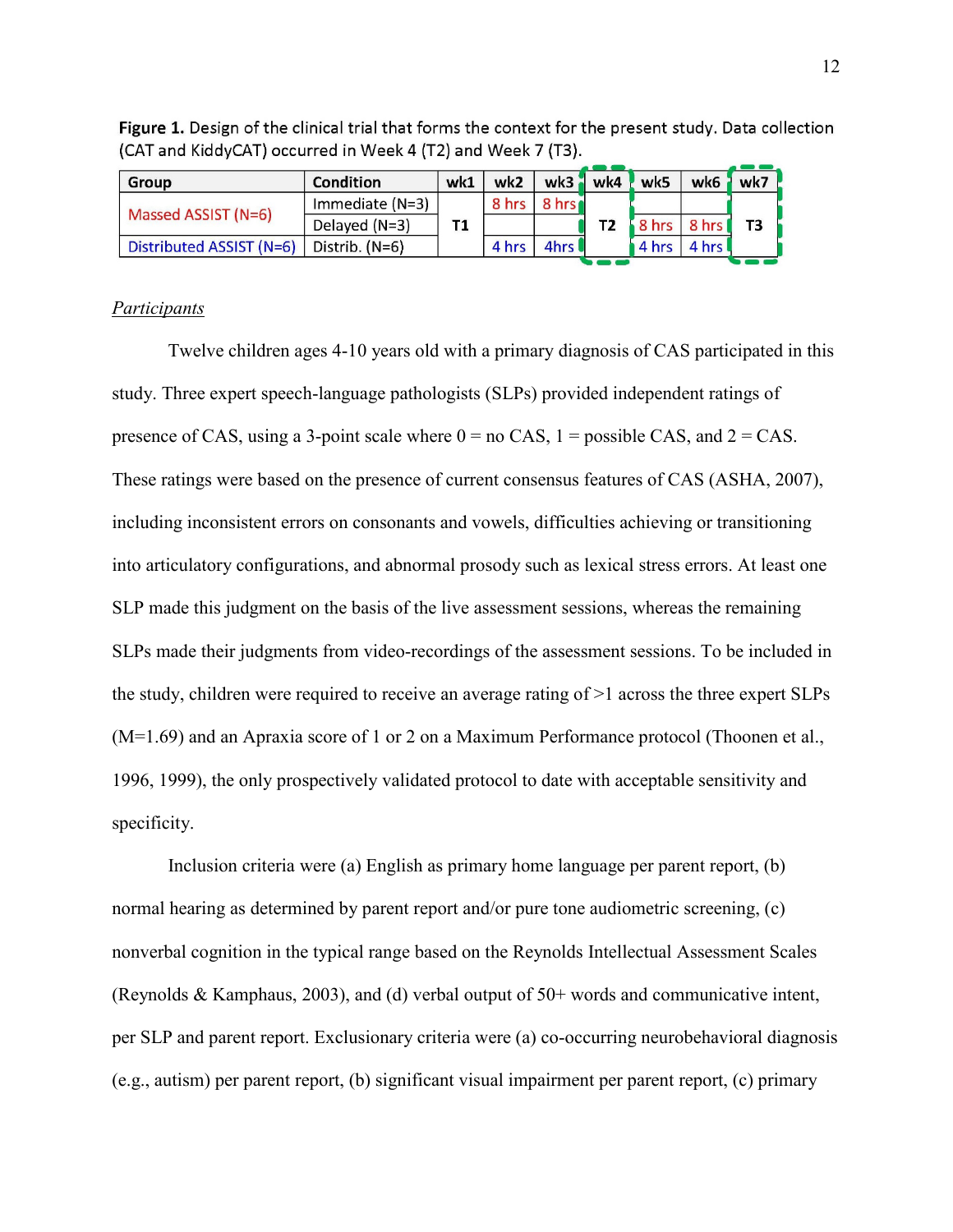speech diagnosis of dysarthria based on SLP judgment, (d) structural-anatomical abnormalities of the oral structures (e.g., cleft palate) based on parent report and SLP judgment from an oral mechanism evaluation, and (e) inability to operate or attend to virtual sessions, per parent and SLP judgment.

A battery of tests were administered prior to allocation to groups to determine eligibility and to characterize participant profiles. These are reported in *Table 1*, but most of these will not be discussed in detail here, except for the Dynamic Evaluation of Motor Speech Skill (DEMSS; Strand & McCauley, 2019), as the DEMSS score represents an index of CAS severity that will be used in the subsequent analyses. The DEMSS is a criterion-referenced tool designed to assess children, ages 3 and older, with moderate to severe speech impairment, prosodic or vowel errors, poor speech intelligibility, or who have minimal or no verbal communication skills (Strand & McCauley, 2019). The assessment can confirm or rule out a CAS diagnosis, be an estimate of severity and prognosis, and/or demonstrate the effectiveness of various cues. Administration generally takes less than 30 minutes. The test requires the child to imitate an SLP across 60 utterances. The child is given additional support and cues if the initial attempt is incorrect. Possible scores range from 0 to 426, where lower scores indicate greater severity. Scores between 0 and 323 indicate significant evidence for CAS, scores from 324 to 373 indicate some evidence of at least mild CAS, and scores from 374 to 426 reflect little to no evidence for CAS (Strand & McCauley, 2019).

Participants were recruited through local community referrals, existing databases of individuals who expressed prior interest in research opportunities, community outreach and education events, and advertisements in newsletters and websites. Of the 16 children assessed for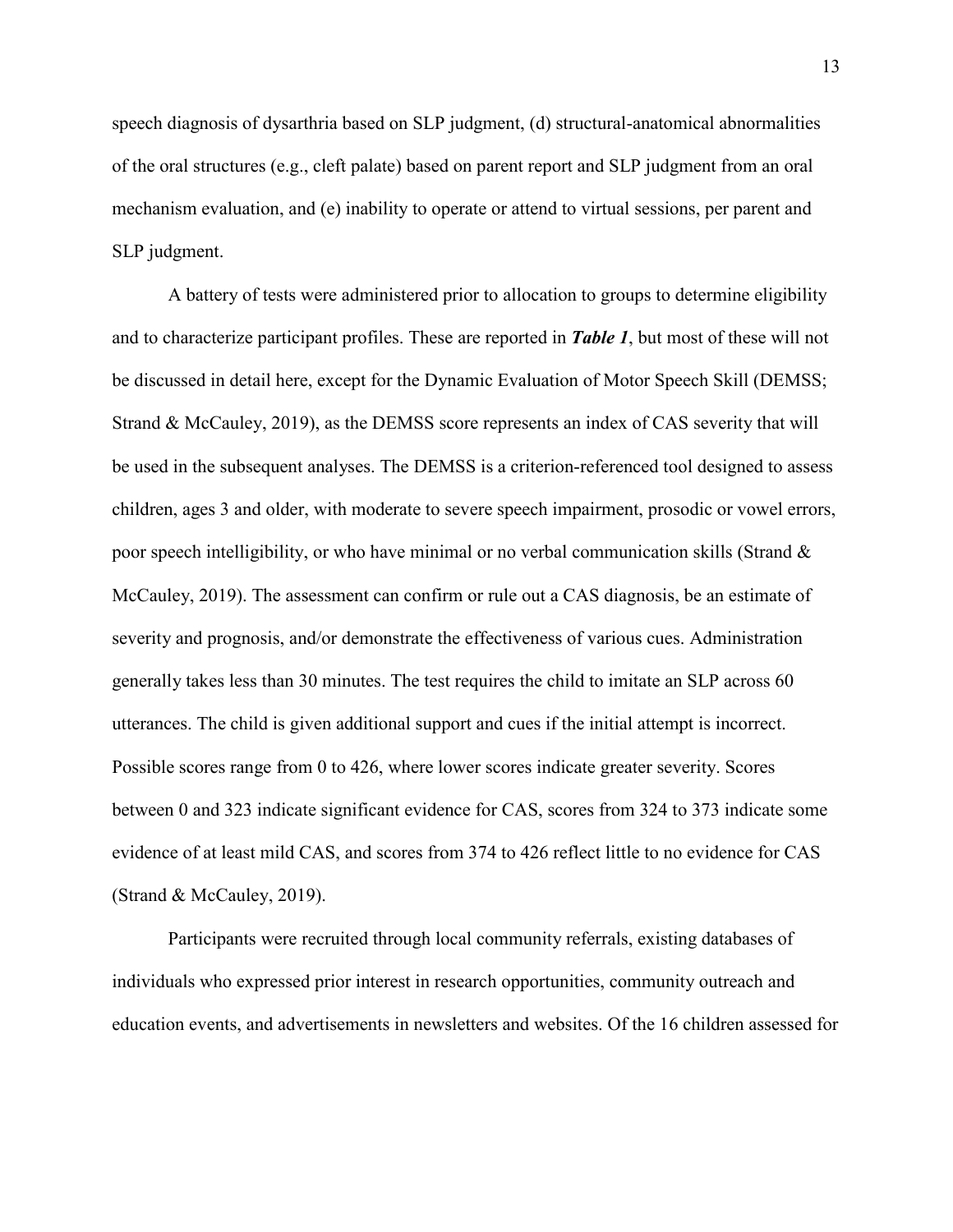eligibility, 12 children met the selection criteria, including 9 boys and 3 girls (see *Figure 1* and *Table 1*).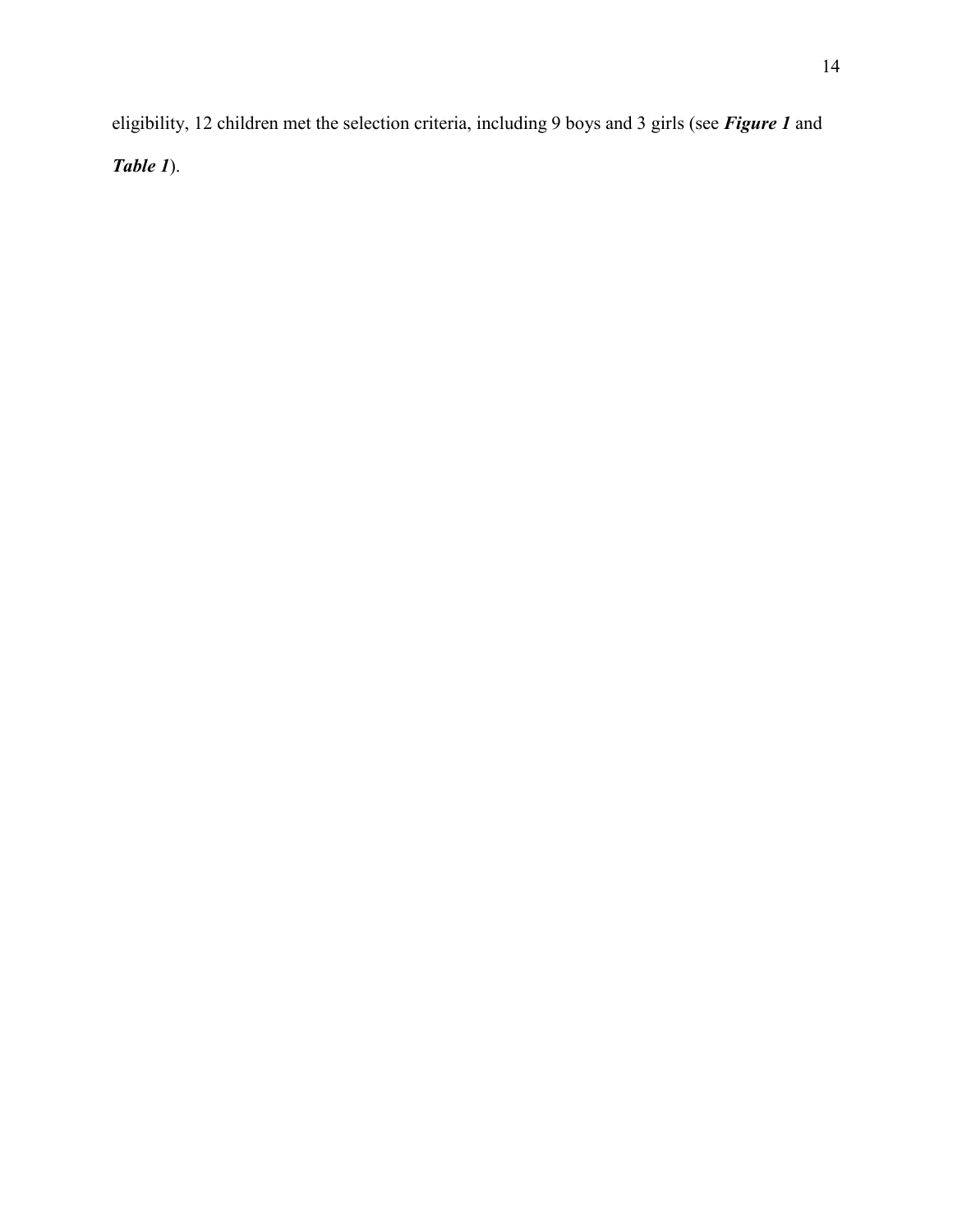**Table 1.** Participant information.

| <b>Chil</b><br>d | Ag<br>$e^a$ | <b>Se</b><br>$\mathbf{X}$ | Cond<br>$\cdot$ | <b>CAS</b><br>ratin  | <b>DEM</b><br><b>SS</b> | <b>GFT</b><br>$A^e$ | <b>GFT</b><br>$Ae$ SS | <b>DEAPf</b><br>Phon. | <b>DEAP</b><br>f | <b>RIA</b><br>S | <b>RIAS</b><br><b>NV</b>  | <b>EVT</b><br><sup>i</sup> SS | <b>PPV</b><br>T <sub>i</sub> S <sub>S</sub> | <b>CELF</b><br>$k$ CLS |
|------------------|-------------|---------------------------|-----------------|----------------------|-------------------------|---------------------|-----------------------|-----------------------|------------------|-----------------|---------------------------|-------------------------------|---------------------------------------------|------------------------|
|                  |             |                           |                 | $\mathbf{g}^{\rm c}$ | scored                  | raw                 |                       | <b>SS</b>             | <b>Incons</b>    | <b>NIX</b>      | <b>Memor</b>              |                               |                                             |                        |
|                  |             |                           |                 |                      |                         |                     |                       |                       |                  | g               | $\mathbf{v}^{\mathbf{h}}$ |                               |                                             |                        |
| 301              | 6:0         | M                         | D               | 1.00                 | 383                     | 43                  | 63                    | 60                    | 32%              | 50              | 50                        | 82                            | 96                                          | 75                     |
| 306              | 4:2         | M                         | D               | 2.00                 | 215                     | 107                 | 49                    | 65                    | 80%              | 83              | 63                        | 117                           | 93                                          | NA <sup>l</sup>        |
| 309              | 7:1         | M                         | D               | 1.33                 | 298                     | 73                  | 40                    | 55                    | 68%              | 42              | 64                        | 81                            | 85                                          | 66                     |
|                  | 0           |                           |                 |                      |                         |                     |                       |                       |                  |                 |                           |                               |                                             |                        |
| 310              | 4;1         | M                         | D               | 2.00                 | $DNC^m$                 | 131                 | 40                    | $CNC^n$               | 72%              | 66              | 75                        | 83                            | 71                                          | NA <sup>l</sup>        |
| 314              | 10;         | M                         | D               | 2.00                 | 401                     | 22                  | 59                    | NA <sup>l</sup>       | 40%              | 40              | 38                        | 80                            | 95                                          | 72                     |
|                  | 0           |                           |                 |                      |                         |                     |                       |                       |                  |                 |                           |                               |                                             |                        |
| 322              | 8:3         | F                         | D               | 1.00                 | 395                     | 10                  | 70                    | 105                   | 36%              | 42              | 61                        | 87                            | 86                                          | 93                     |
|                  |             |                           |                 |                      |                         |                     |                       |                       |                  |                 |                           |                               |                                             |                        |
| 304              | 5:5         | M                         | M1              | 2.00                 | 295                     | 40                  | 72                    | 75                    | 44%              | 78              | 56                        | 98                            | 90                                          | 93                     |
| 312              | 5:9         | F                         | M1              | 1.67                 | 143                     | 109                 | 40                    | 55                    | 64%              | 47              | 81                        | 81                            | 76                                          | 79                     |
| 321              | 6:4         | M                         | M1              | 2.00                 | 262                     | 83                  | 40                    | 55                    | 56%              | 43              | 49                        | 89                            | 94                                          | 93                     |
|                  |             |                           |                 |                      |                         |                     |                       |                       |                  |                 |                           |                               |                                             |                        |
| 305              | 7:0         | F                         | M <sub>2</sub>  | 2.00                 | 382                     | 70                  | 40                    | 55                    | 44%              | 46              | 49                        | 86                            | 78                                          | 75                     |
| 313              | 4;1         | M                         | M <sub>2</sub>  | 2.00                 | $DNC^m$                 | 78                  | 49                    | 65                    | 84%              | 67              | 59                        | 96                            | 86                                          | NA <sup>l</sup>        |
|                  |             |                           |                 |                      |                         |                     |                       |                       |                  |                 |                           |                               |                                             |                        |
| 324              | 5;2         | M                         | M <sub>2</sub>  | 1.33                 | 357                     | 76                  | 47                    | 65                    | 52%              | 53              | 66                        | 98                            | 118                                         | 100                    |

 $a$  Age at T2 in years; months

<sup>b</sup> Condition: D = Distributed; M1 = Massed Immediate (phase 1); M2 = Massed Delayed (phase 2)

<sup>c</sup> Mean of 3 expert speech-language pathologists' independent ratings regarding presence of CAS ( $0 =$  no CAS; 1 = possible CAS; 2 = CAS)<br>d Score on the Dynamic Evaluation of Motor Speech Skill (Strand & McCauley, 2019)

<sup>e</sup> Raw score and Standard Score (SS) on the Goldman-Fristoe Test of Articulation,  $3^{rd}$  Edition (Goldman & Fristoe, 2015)

<sup>f</sup> Diagnostic Evaluation of Articulation and Phonology (Dodd et al., 2006) phonology standard score and inconsistency percentage.

<sup>g</sup> Nonverbal Intelligence Quotient (NIX) T-score based on the Reynolds Intellectual Assessment Scales (Reynolds & Kamphaus, 2003)

<sup>h</sup> Nonverbal Memory T-score based on the Reynolds Intellectual Assessment Scales (Reynolds & Kamphaus, 2003)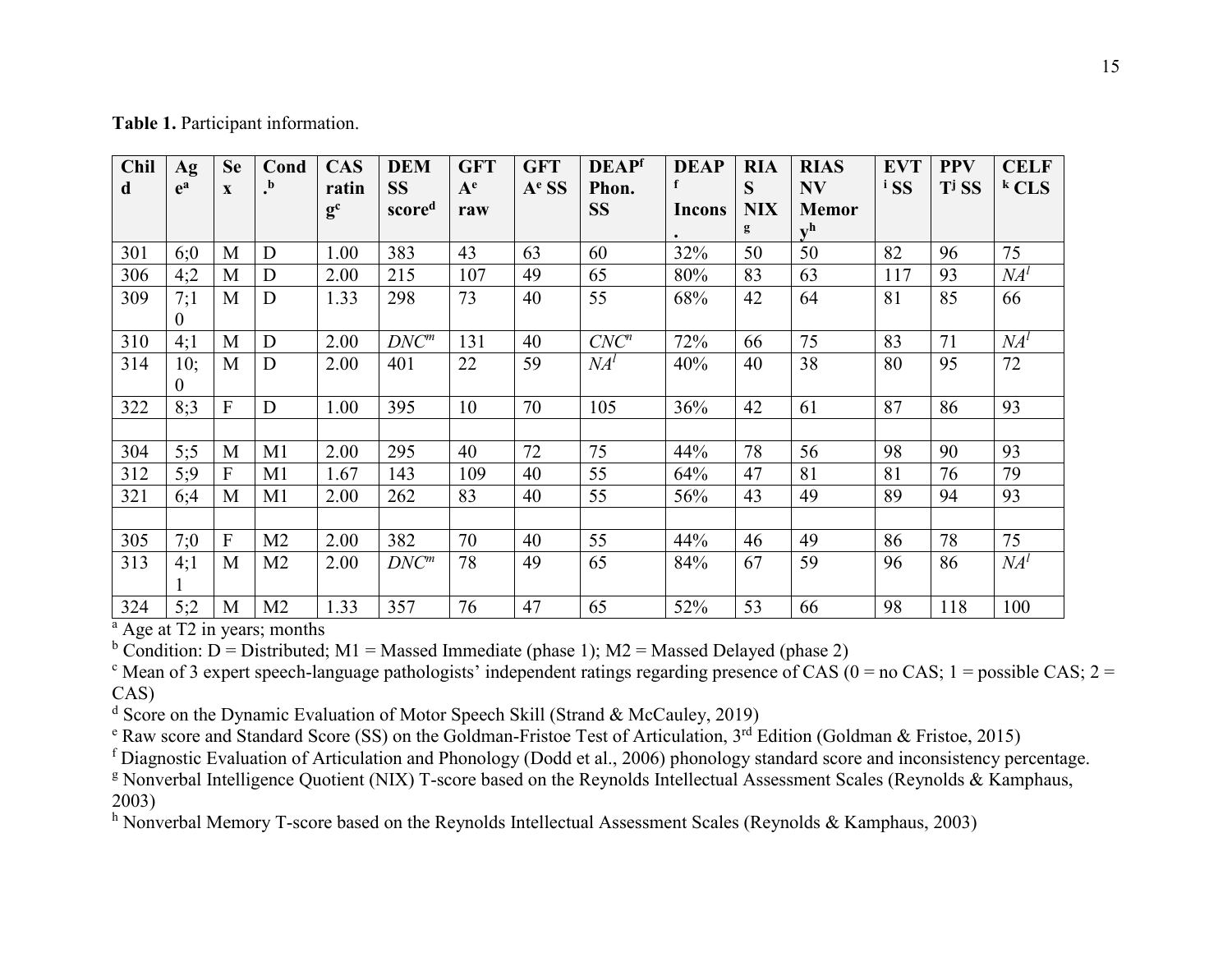<sup>i</sup> Standard score (SS) on the Expressive Vocabulary Test, 3<sup>rd</sup> Edition (Williams, 2019)

<sup>j</sup> Standard score (SS) on the Peabody Picture Vocabulary Test, 5<sup>th</sup> Edition (Dunn, 2019)

k Core Language Score (CLS) Standard Score on the Clinical Evaluation of Language Fundamentals, 5<sup>th</sup> Edition (Wiig et al., 2013)

 $\Delta$ <sup>1</sup> NA = not administered due to age outside normative range

 $m$  DNC = did not complete (no total score available)

 $n$  CNC = could not compute (score outside of normative range)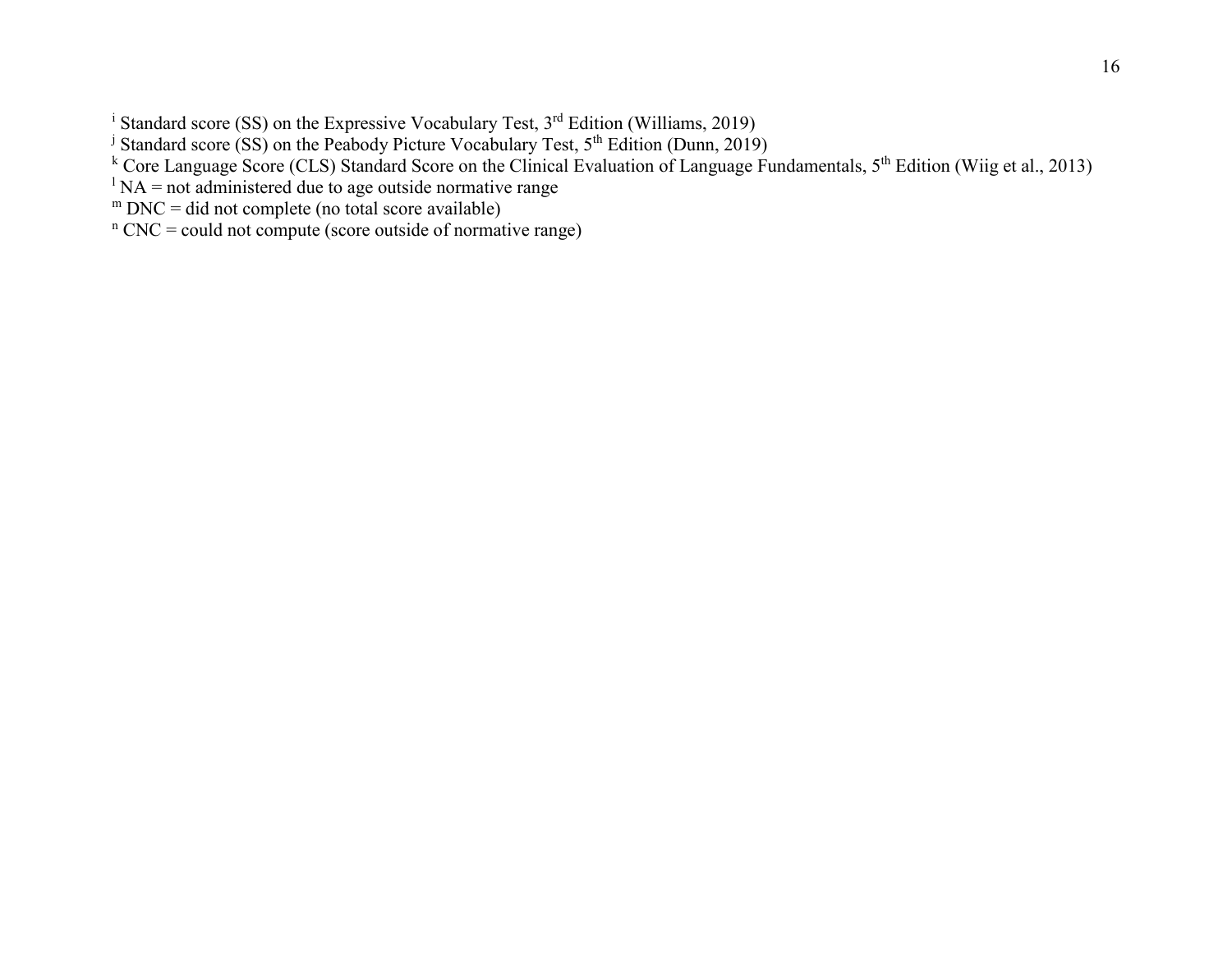#### *Instruments*

## **CAT and KiddyCAT**

As described in the Introduction, the CAT and KiddyCAT have been used to provide insight into how children with a range of speech disorders feel about their speech. The CAT is designed for children 6 and older and consists of 33 true/false statements to be answered by the child. The KiddyCAT is designed for children between 3 and 6 years old and consists of 12 yes/no questions to be answered by the child. Both the CAT and KiddyCAT include statements/questions where an approximately even number of true and false (or yes and no) responses indicate negative self-perceptions. Each answer that indicates a negative selfperception is awarded one point. Thus, higher scores on both assessments indicate more negative speech perceptions. The average KiddyCAT score for children who do not stutter is 1.79 (SD=1.78) and the average CAT score for children who do not stutter is 6.38 (SD=5.21). Per each manual, a score of 5 or higher on the KiddyCAT or a score of 17 or higher on the CAT is indicative of a negative speech perception. However, clinicians and researchers are also advised to consider and investigate slightly lower scores on both assessments during analyses.

## **Focus on Outcomes of Communication Under Six (FOCUS)-34**

The Focus on Outcomes of Communication Under Six (FOCUS-34; Oddson et al., 2019; Washington et al., 2012) is a parent-rated 34-question assessment of child participation across various communicative contexts. It consists of two parts: Part 1 asks about how well a statement applies to the child, and Part 2 asks about the amount of help a child needs to accomplish communicative tasks. Example items from Part 1 include "My child is confident communicating with adults who do not know my child well" and "My child uses words to ask for things". Each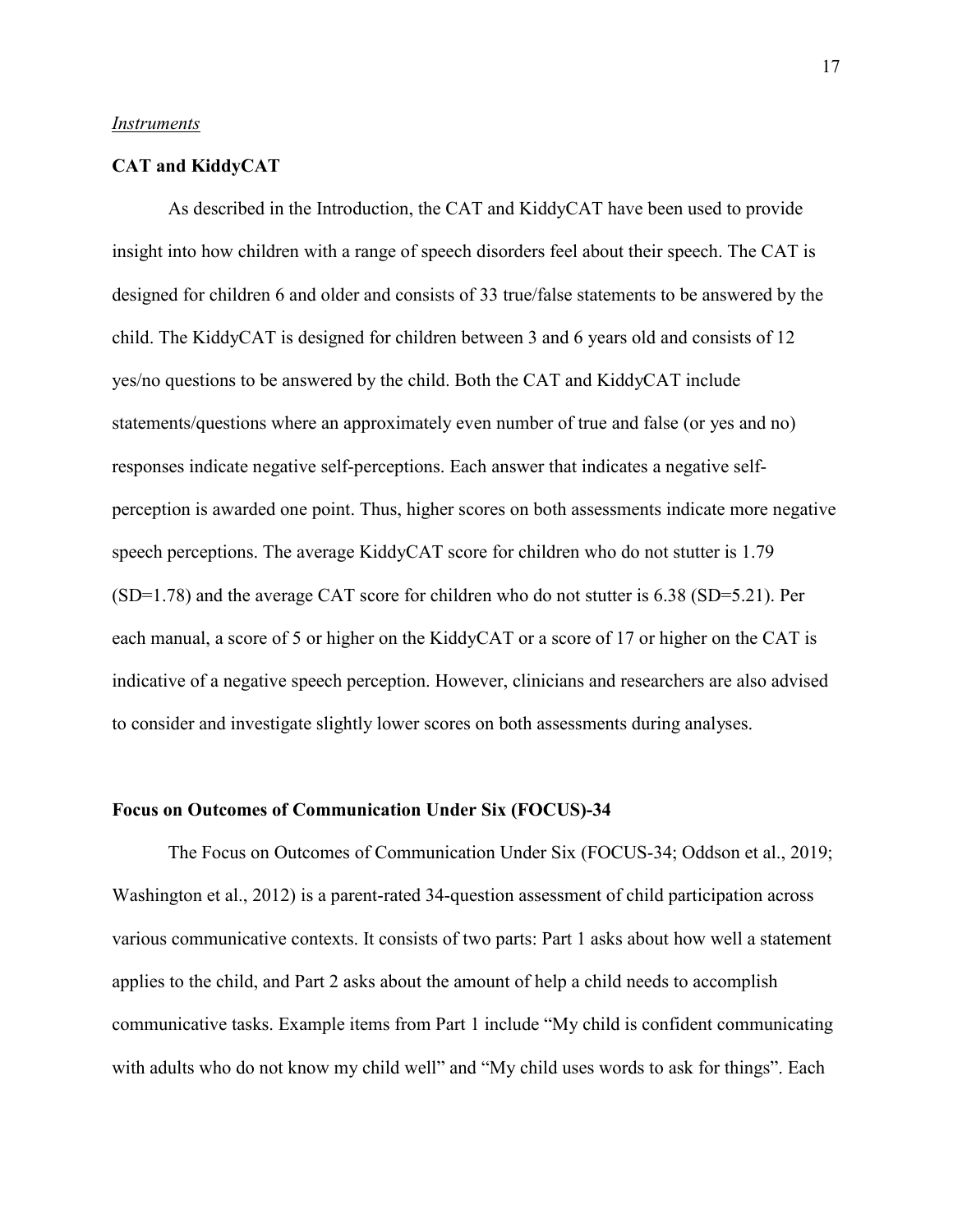item is scored from 1 (not at all like my child) to 7 (exactly like my child). Example items from Part 2 include "My child is included in games by other children" and "My child joins in conversations with other children". Items are rated from 1 (cannot do at all) to 7 (can always do without help). The FOCUS-34 takes approximately ten minutes to complete.

All participants' parents in the current study, regardless of age, were given this form at each time point. While this assessment was designed and normed for children under age six, there is no significant reason to question its validity for older children, and there is precedent for use of the FOCUS-34 with children older than six (e.g., Rusiewicz et al., 2018). The same parent completed the form at each time point.

# **Frustration Ratings**

As part of the parent study's safety protocol, potential negative side effects of treatment were monitored, with a particular emphasis on child frustration. The treating clinician provided a numerical score reflecting the child's frustration level, based on their judgment informed by their knowledge of the child and the child's behavior in the session. Because frustration may be expressed differently by different children (e.g., some children may cry, others may refuse to continue, others may display avoidance behaviors), judgment by the treating clinician was deemed to be an adequate measure to capture these potentially different expressions. Possible scores were 0 (no frustration, full compliance with procedures throughout the session), 1 (some frustration, occasional noncompliance during session), 2 (significant frustration, frequent noncompliance during session), and 3 (marked frustration, noncompliance during entire session).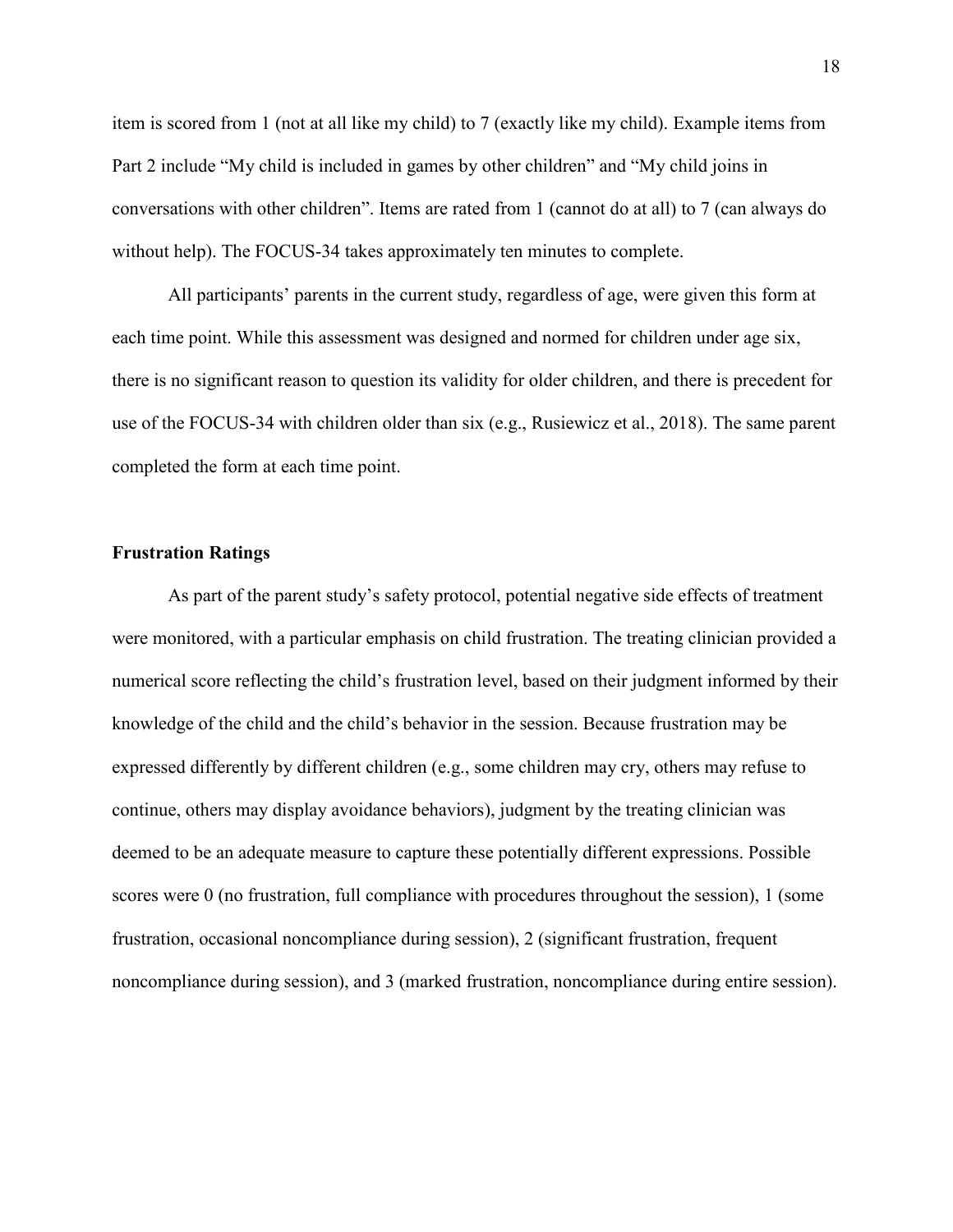## *Procedures*

At the end of T2 and T3 data collection sessions, trained research assistants, blinded to treatment status, administered the CAT (for children 6;0 and older; n=6) or KiddyCAT (for children 4;0-5;11; n=6). Per the CAT and KiddyCAT manual, children were instructed that there were no right or wrong answers because the questions were about what they thought about their own speech. Before administration, two practice questions were given to establish adequate understanding of the task. Prior to T2 administration, any child given the KiddyCAT and deemed to have a questionable understanding of the concepts 'easy' and 'difficult' was provided two jars and asked to distinguish which was easy to open and which was hard to open  $(n=1)$ . The child had no trouble understanding this concept.

Each question was read aloud by research assistants for both the CAT and KiddyCAT. Participants were required to respond true/false for the CAT and yes/no for the KiddyCAT. For the CAT, right/wrong and yes/no were also deemed acceptable responses in place of true/false. Administration took approximately 5-15 minutes for the KiddyCAT and 15-30 minutes for the CAT. All sessions were audio- and video-recorded for subsequent analysis and reliability check.

#### *Reliability*

 $\overline{a}$ 

CAT and KiddyCAT questionnaires were scored independently by a second scorer (who was not blinded to condition) from session recordings. Each answer was screened for adequate understanding. A few specific questions were excluded due to missing items; for this reason, all scores were converted to percentages for analysis.<sup>[1](#page-18-0)</sup> The scores of the second scorer were

<span id="page-18-0"></span><sup>&</sup>lt;sup>1</sup> At T2, two CAT questions were excluded for Participant 309, one CAT question was excluded for Participant 322, and one KiddyCAT question was excluded for Participant 310. At T3, one CAT question was excluded for Participant 309 and Participant 314. All analyses were conducted both on raw scores and percentaged scores; the pattern of results did not differ in any analysis.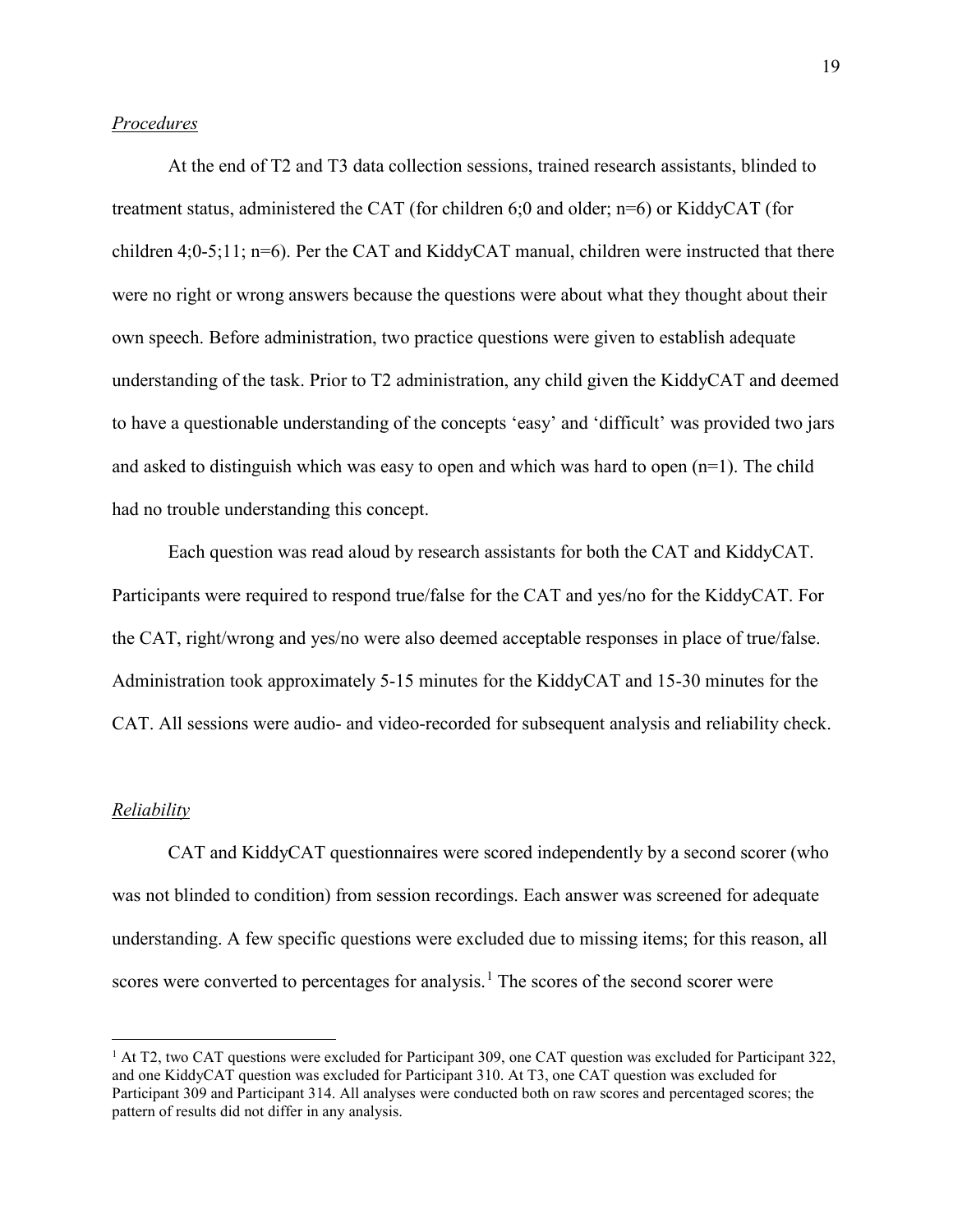compared with the original forms scored by the examiner who administered the questionnaires<sup>[2](#page-19-0)</sup> to evaluate inter-rater reliability. Inter-rater reliability of total scores was assessed via intraclass correlation coefficients (ICC) with 95% confidence intervals, calculated with the *irr* package (Gamer et al., 2012) in R software (R Studio version 1.2.5042), based on a single-measures, absolute agreement, two-way mixed effects model (McGraw & Wong, 1996a, 1996b). Resulting ICCs were in the good to excellent range (Koo & Li, 2016) for all four comparisons (CAT T2, CAT T3, KiddyCAT T2, KiddyCAT T3; see *Table 2* below).

Discrepancies between scorers were reviewed and resolved by a third independent scorer and were attributed to human error by the administrator. For all subsequent analyses, scores from the second scorer were used because this scorer had opportunity to re-watch the video to increase confidence in the child's response.

**Table 2.** Interrater reliability across tests and timepoints based on total score converted to percentage. ICC = intraclass correlation coefficient; CI = confidence interval [lower bound, upper bound]. Interpretation of ICC values based on Koo and Li (2016).

| <b>Test</b> | Т2             |                                              |                                   | T3    |                          |                       |  |  |
|-------------|----------------|----------------------------------------------|-----------------------------------|-------|--------------------------|-----------------------|--|--|
|             | $\mathbf{ICC}$ | $95\%$ CI                                    | Interpretation   $ICC$   95% $CI$ |       |                          | <i>Interpretation</i> |  |  |
|             |                | KiddyCAT   $0.836$   $[0.304, 0.975]$   good |                                   |       | $0.886$ [ [0.339, 0.987] | good                  |  |  |
| CAT         |                | $0.896$   [0.397, 0.985]   good              |                                   | 0.995 | [0.962, 0.999]           | excellent             |  |  |

# *Analyses*

The research questions were addressed as follows. For all inferential statistical analyses,

an alpha level of 0.05 was adopted to determine statistical significance.

<span id="page-19-0"></span> $\overline{a}$ <sup>2</sup> During T2, the 35-question form of the CAT was administered to 3 participants. The updated 33- question version was administered to all participants at T3. The additional two questions from the 35-question form were not considered in analyses. The KiddyCAT form was consistent across both timepoints.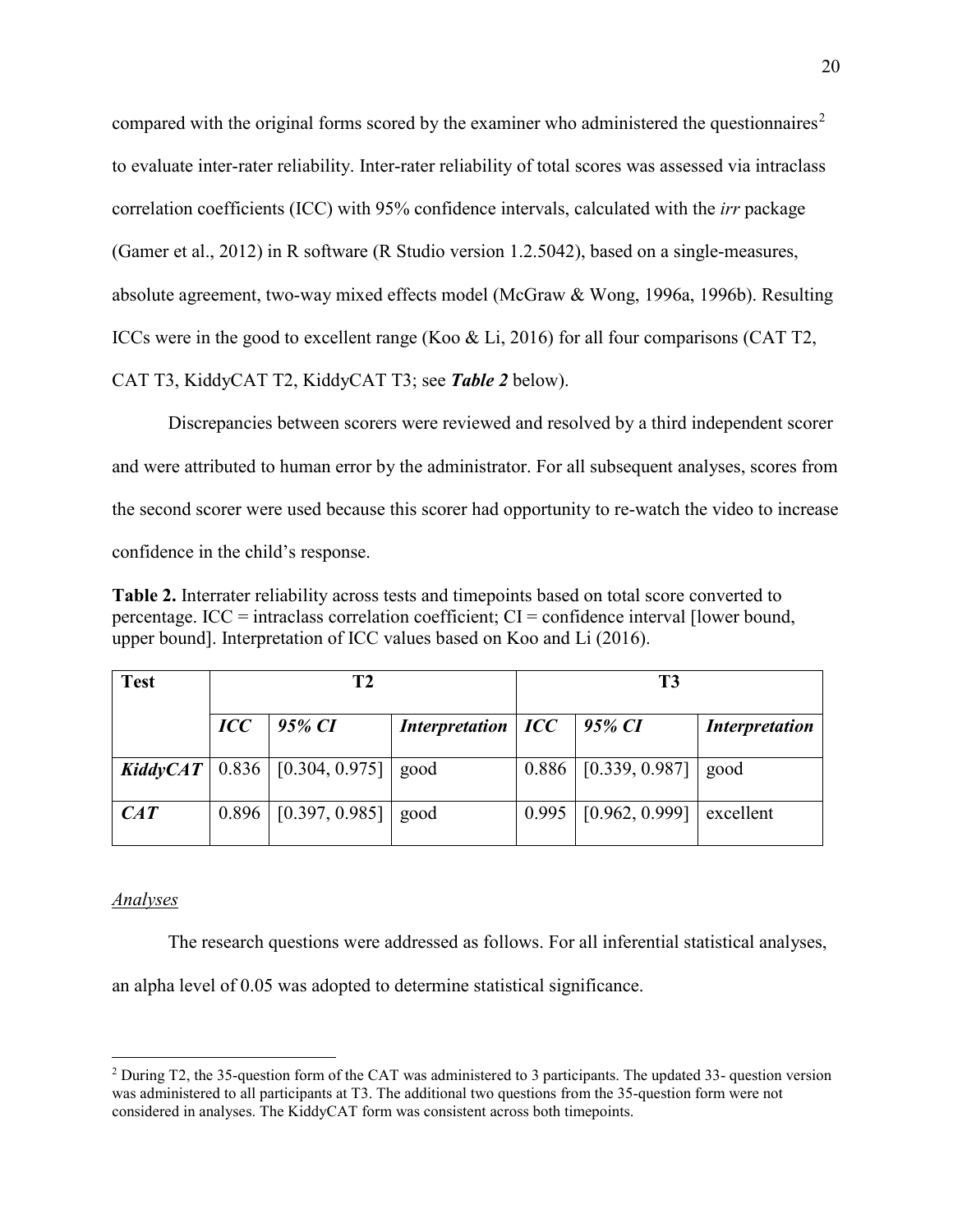Research Question 1 (comparison with normative values) was addressed descriptively. Specifically, individual CAT and KiddyCAT total scores (percentages) at each timepoint as well as their means across the two timepoints were compared to their respective normative values (also converted to percentages for this comparison), and children whose scores were more than 1 standard deviation from the normative mean were identified.

For Research Question 2 (relation with CAS severity), CAT and KiddyCAT scores at each timepoint and their means across timepoints were correlated with the DEMSS total score using non-parametric Spearman correlations, given the small sample sizes. Note that more severe CAS is reflected by *lower* DEMSS scores. Thus, if more severe CAS is associated with more negative self-perceptions, we expect a negative correlation, because more negative selfperceptions are reflected by *higher* CAT/KiddyCAT scores.

For Research Question 3 (relation with parent perception of communicative participation), CAT and KiddyCAT scores at each timepoint were correlated with the FOCUS-34 total scores from those same timepoints using non-parametric Spearman correlations. If children with more negative self-perceptions are less likely to participate in communicative activities (as judged by their parent), then we expect a negative correlation, because higher FOCUS-34 scores indicate greater communicative participation.

For Research Question 4 (relation with frustration during treatment), CAT and KiddyCAT scores at each timepoint as well as their means across timepoints were correlated with the mean frustration rating across all treatment sessions and with the percentage of sessions during which children received a frustration rating of 3 (marked frustration). If children with more negative self-perceptions are more prone to frustration, we expect a positive correlation.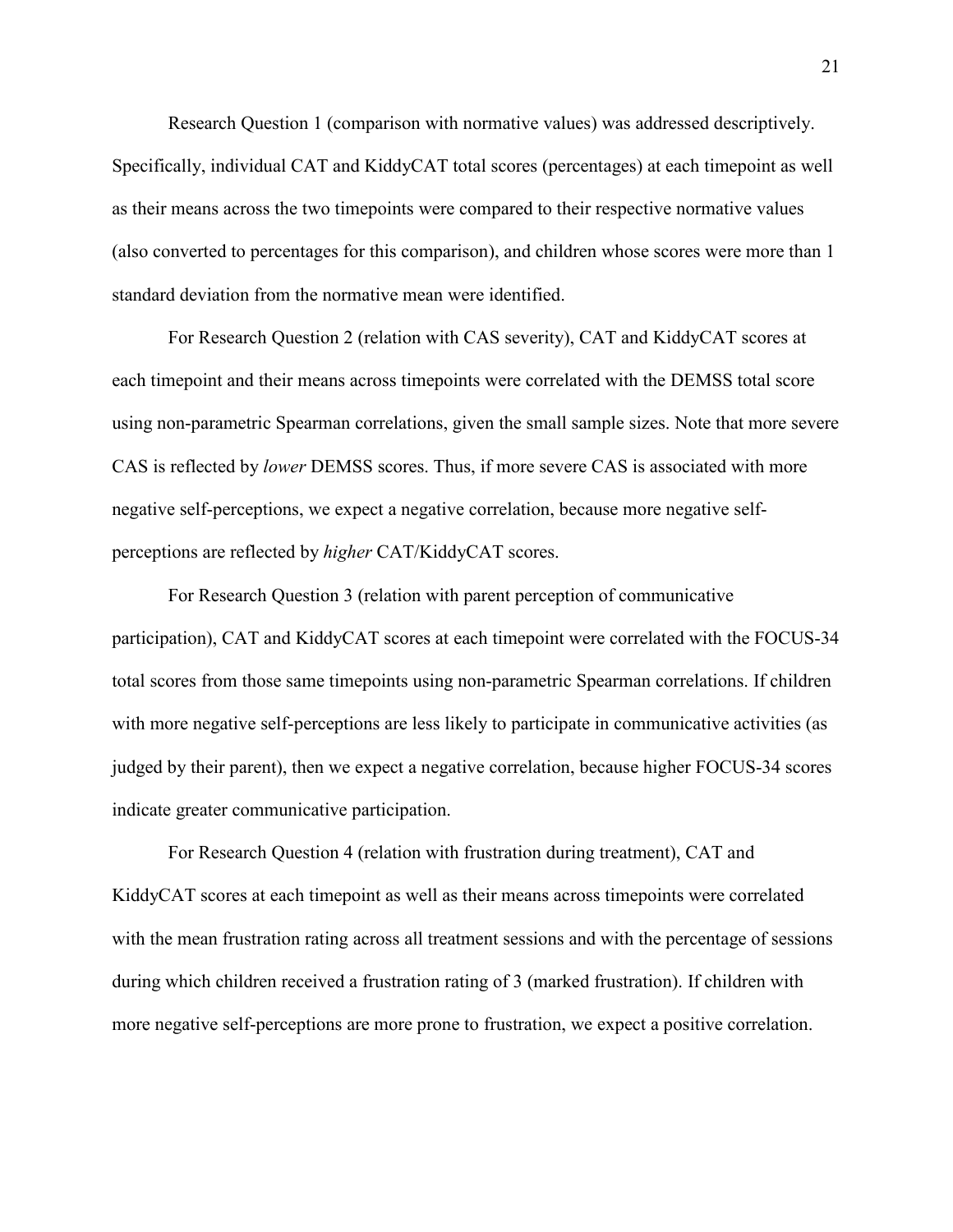For Research Question 5 (change following brief intervention period), descriptive analysis was used given the small and unequal sample sizes in the different treatment conditions. The number of children whose scores increased, remained the same, and decreased numerically were identified.

# **RESULTS**

Results are described below by research question. Within each research question, CAT and KiddyCAT results are described separately. For the KiddyCAT, one participant (P306) did not return for T3 testing; thus, analyses involving T3 are based on data from the remaining five children in this age range.





**Figure 2:** KiddyCAT Scores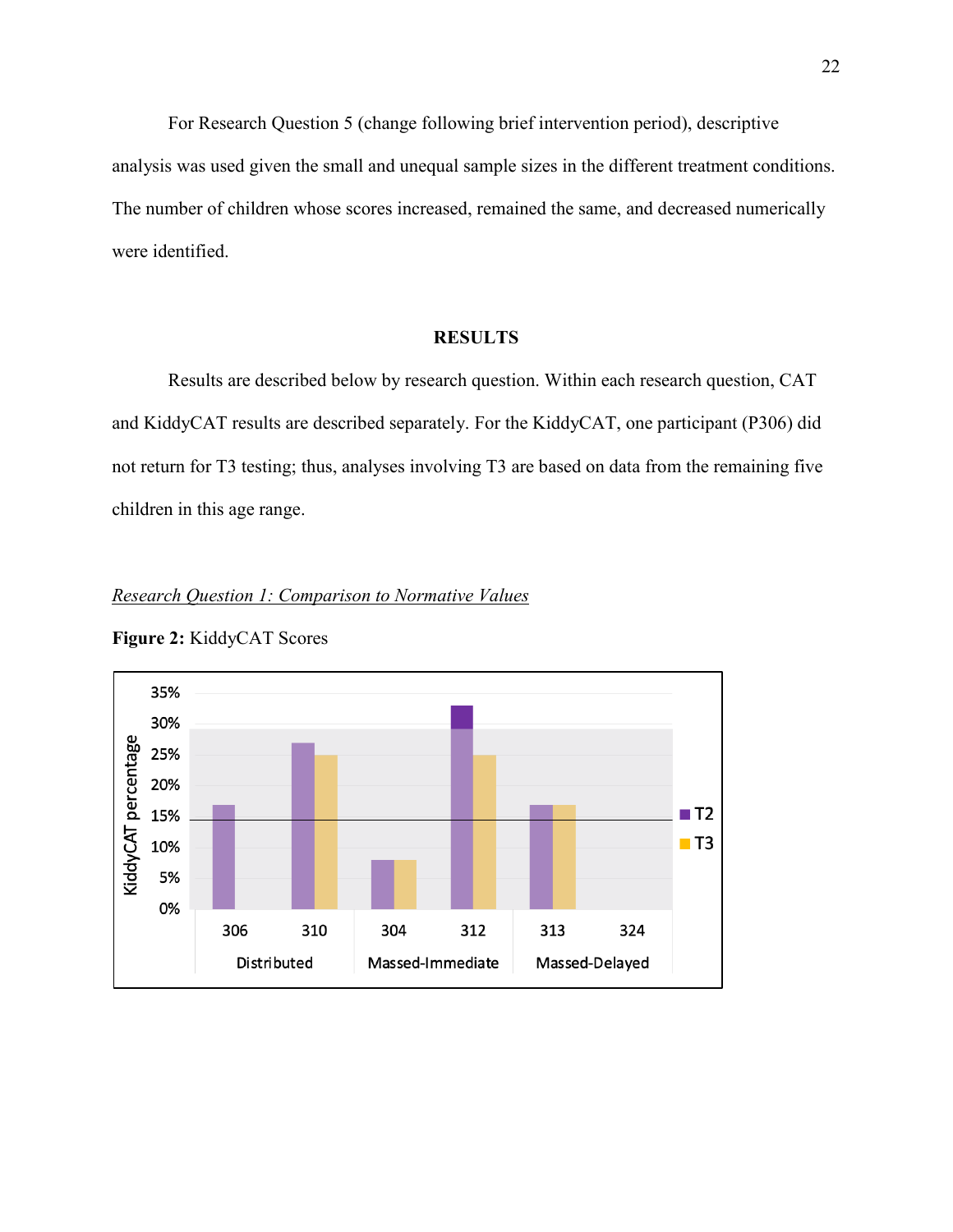

**Figure 3**: CAT Scores

 $\overline{a}$ 

Among the younger children (KiddyCAT), one child fell above the normative range at T2, but none did at T[3](#page-22-0). One child (P324) fell below the normative range at both timepoints.<sup>3</sup> Among the older children (CAT), 3 out of 6 children had higher (i.e., more negative) scores compared to the normative sample at T2, and 5 out of 6 children at T3; one child showed a lower (i.e., more positive) score at T3 compared to the normative sample.

Per the CAT and KiddyCAT manual, participants' scores on these assessments were also compared to  $+/-$  2 standard deviations from the normative range. For the KiddyCAT, no child fell outside of 2 standard deviations of the mean (a score of 5 or above) at either timepoint. For the CAT, one participant at T2 (P301) and one participant at T3 (P305) fell above 2 standard deviations of the normative range (a score of 17 or above).

<span id="page-22-0"></span><sup>&</sup>lt;sup>3</sup> P324 scored 0 at both timepoints, whereas P306, who did not return for testing, does not have a score at T3.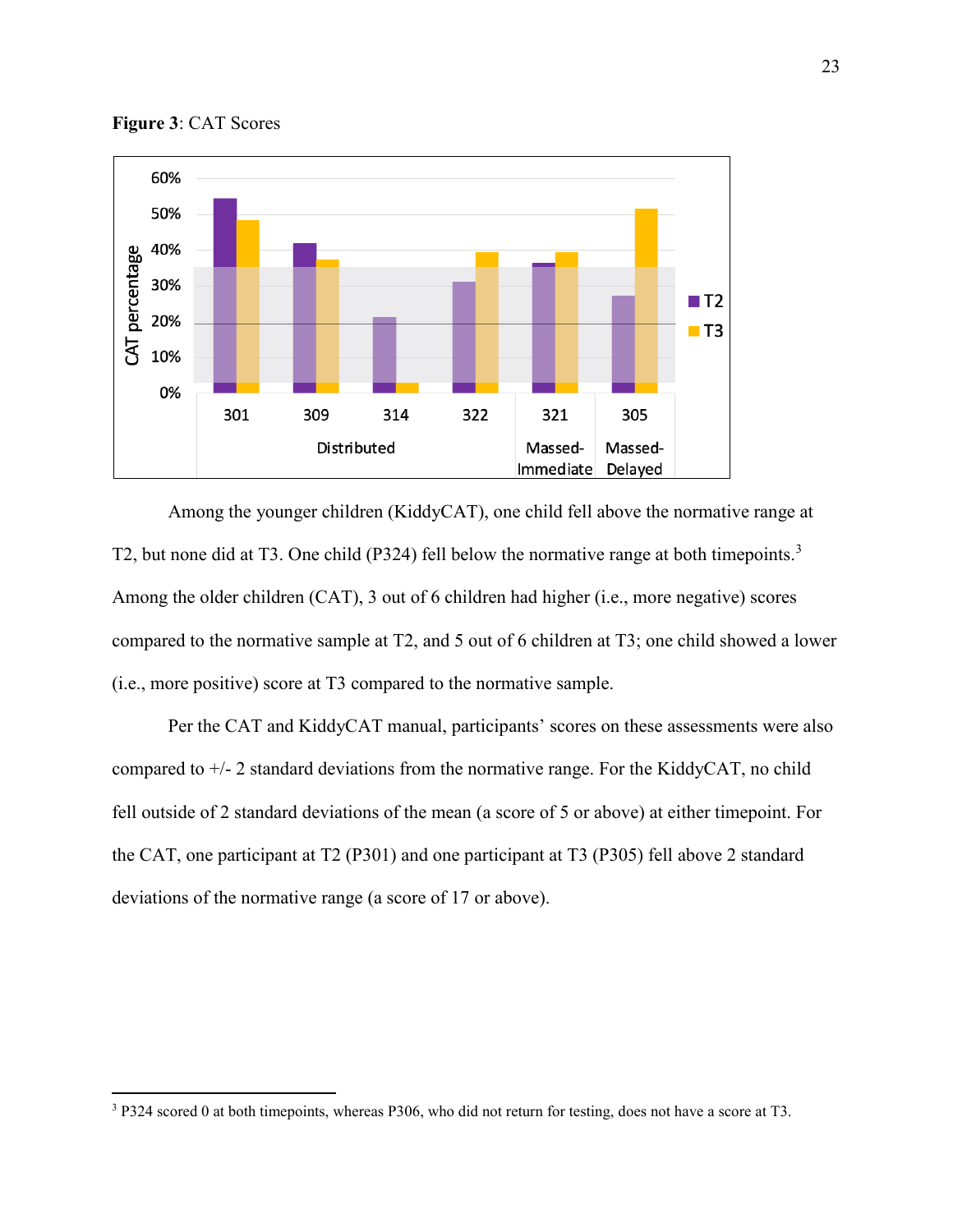

**Figure 4:** Comparison to DEMSS Scores

#### *KiddyCAT% x DEMSS: T2 & T3*

For the CAT, correlations with baseline DEMSS scores were negative but none were significant (T2: rho = -0.486, p = 0.329; T3: rho = -0.261, p = 0.618; mean: rho = -0.486, p = 0.329). For the KiddyCAT, correlations with baseline DEMSS scores were negative and also significant (rho =  $-1.000$ ,  $p < 0.0001$ , for T2, T3, and mean). It should be noted that these correlations are based on small sample sizes ( $n = 4$  for T2,  $n = 3$  for T3 and mean) due to missing T3 data for Child 306 and incomplete DEMSS scores for two other children.

## *Research Question 3: Relationship with Parent-Rated Communicative Participation*

 For the CAT, a moderate negative correlation was observed at T2, but this correlation was not significant (rho = -0.657,  $p = 0.156$ ). At T3, a small and nonsignificant negative correlation was observed (rho =  $-0.232$ , p = 0.658).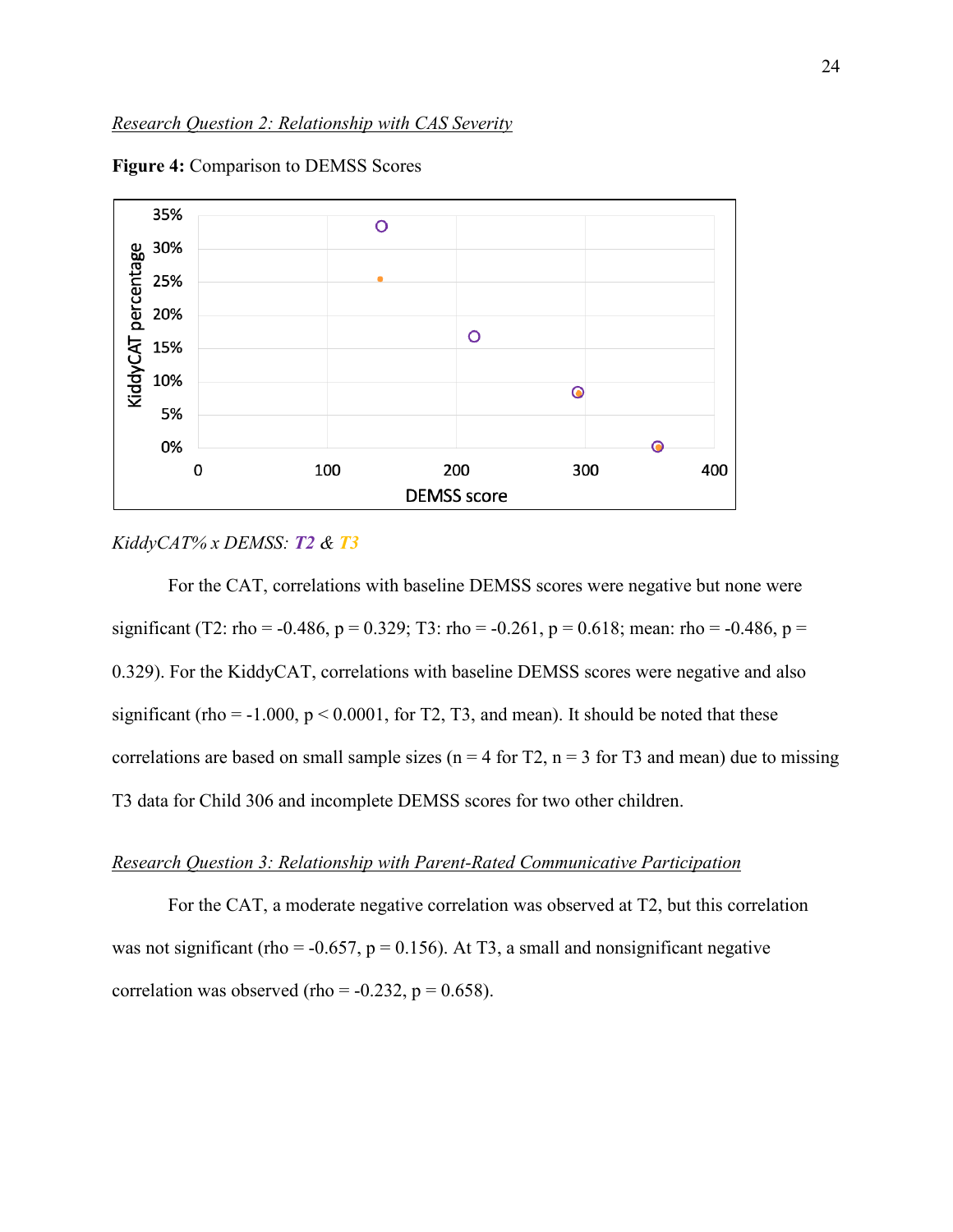For the KiddyCAT, analysis revealed a small but nonsignificant positive correlation at T2  $(rho = 0.176, p = 0.738)$  and a small nonsignificant negative correlation at T3  $(rho = -0.103, p = 0.103)$ 0.870).

## *Research Question 4: Relationship with Frustration Level during Treatment*

For the CAT, small to moderate positive correlations were obtained with mean frustration scores; however, none of these correlations were significant (T2: rho =  $0.143$ , p =  $0.787$ ; T3: 0.406,  $p = 0.425$ ; mean: 0.543,  $p = 0.266$ ). However, when considering the proportion of treatment sessions with a frustration level of 3, there was a strong and significant positive correlation with CAT scores at T3 (rho =  $0.857$ ,  $p = 0.029$ ). Correlations with T2 and average scores were not significant (T2: rho = 0.068, p = 0.899; mean: rho = 0.541, p = 0.269).

 For the KiddyCAT, small to moderate positive correlations were observed with mean frustration ratings, but none of these were significant (T2: rho =  $0.319$ , p =  $0.538$ ; T3: rho = 0.359,  $p = 0.553$ ; mean: 0.400,  $p = 0.505$ ). Similar to the CAT analyses, when considering the proportion of sessions with a frustration level rating of 3, a strong positive correlation was obtained at T3, although this failed to reach significance (rho =  $0.860$ ,  $p = 0.061$ ). Correlations with KiddyCAT scores at T2 and the mean across timepoints were moderate to strong but were also nonsignificant (T2: rho = 0.678, p = 0.139; mean: rho = 0.783, p = 0.118).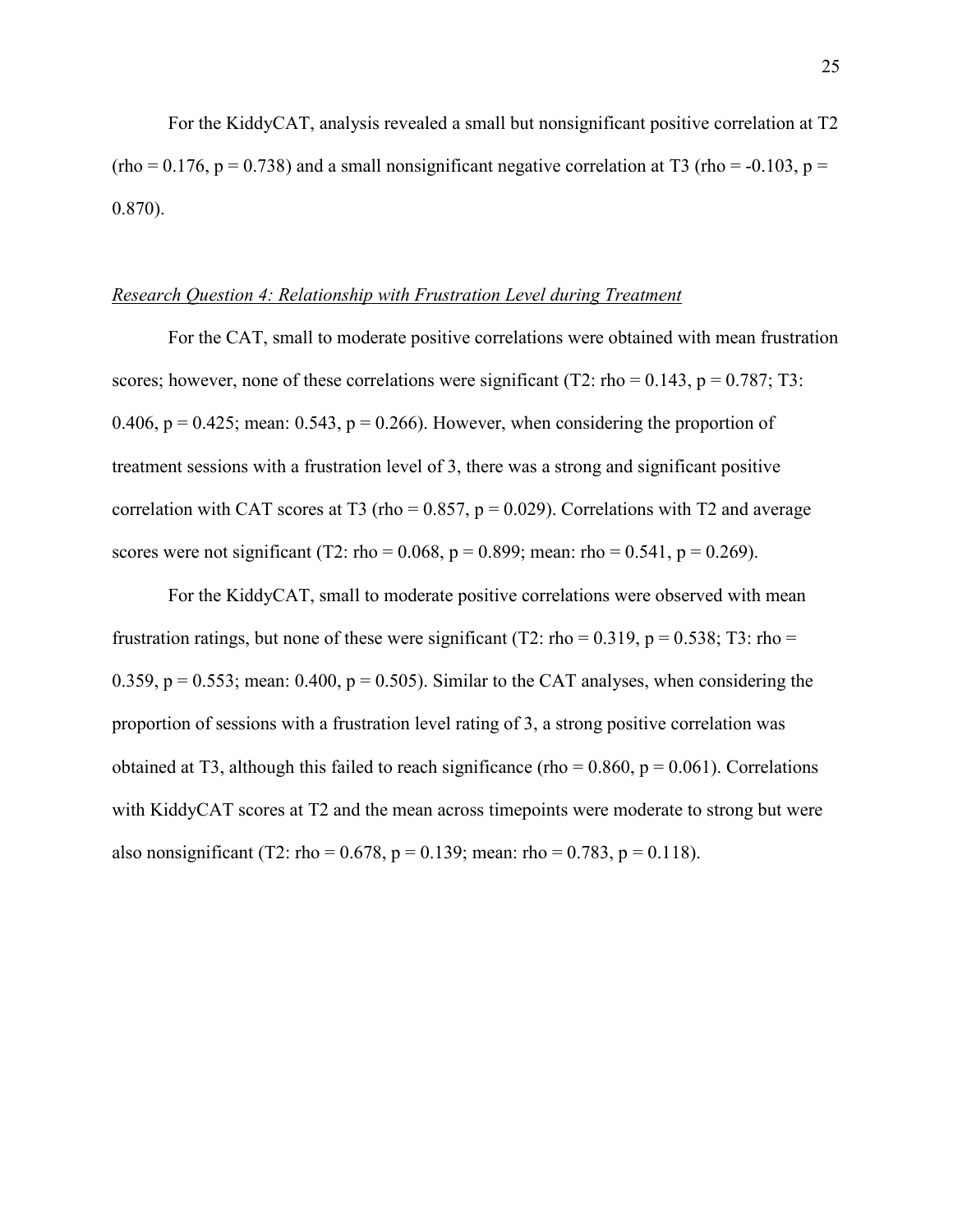

**Figure 5:** KiddyCAT Scores across timepoints

**Figure 6:** CAT Scores across timepoints



For younger children (KiddyCAT), the majority of scores remain the same across timepoints. One score in the massed-immediate group decreased from T2 to T3 (P312). One child who completed the KiddyCAT was assigned to the distributed group; that participant's score slightly decreased between timepoints (P310).

For the older children (CAT), all scores varied from T2 to T3. In the distributed group, scores of three participants decreased (P301, P309, P314) and one participant's score increased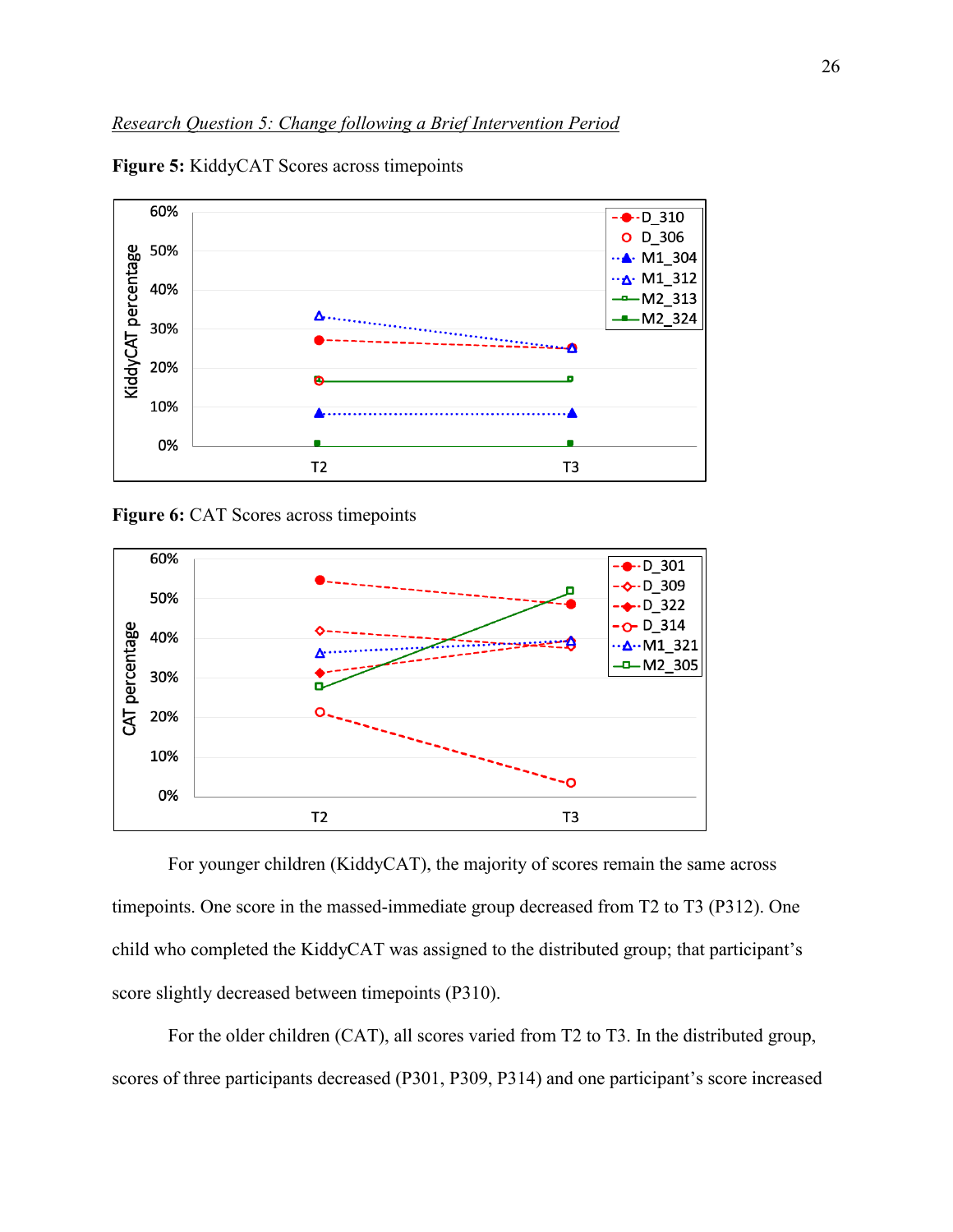(P322). Only one child who completed the CAT was assigned to the massed-immediate group; that participant's score increased slightly from T2 to T3 (P321). One child who completed the CAT was assigned to the massed-delayed group; that participant's score showed the greatest increase from T2 to T3 (P305, 27% to 52%).

### **DISCUSSION**

This study was the first to examine self-reported attitudes from children with CAS about their speech, by administering the CAT and KiddyCAT to a group of children with CAS. By relating scores on these assessments to severity of diagnoses, parents' perceptions of participation across contexts, and average frustration ratings during therapy, a more comprehensive understanding of how-to best support children with CAS is gained. Because of the novelty of this research, scores that fell outside one standard deviation of the normative range were identified as possible negative attitudes.

### *Research Question 1: Communication Attitudes of Preschool Children with CAS*

As a group, young children with CAS do not appear to feel negatively about their speech. This is on par with previous literature regarding the communication attitudes of young children who stutter (Guttormsen et al., 2015) and who have phonological disorder (McCormack, McLeod, & Crowe, 2019). Though preliminary, this finding is reassuring. Differences in type and consistency of impairment were expected to translate to negative attitudes; yet 5 out of 6 participants at T2 and 5 out of 5 participants at T3 indicated feeling more positive than negative about their communication. It is worth noting that one child's score at T2 (P312) fell above one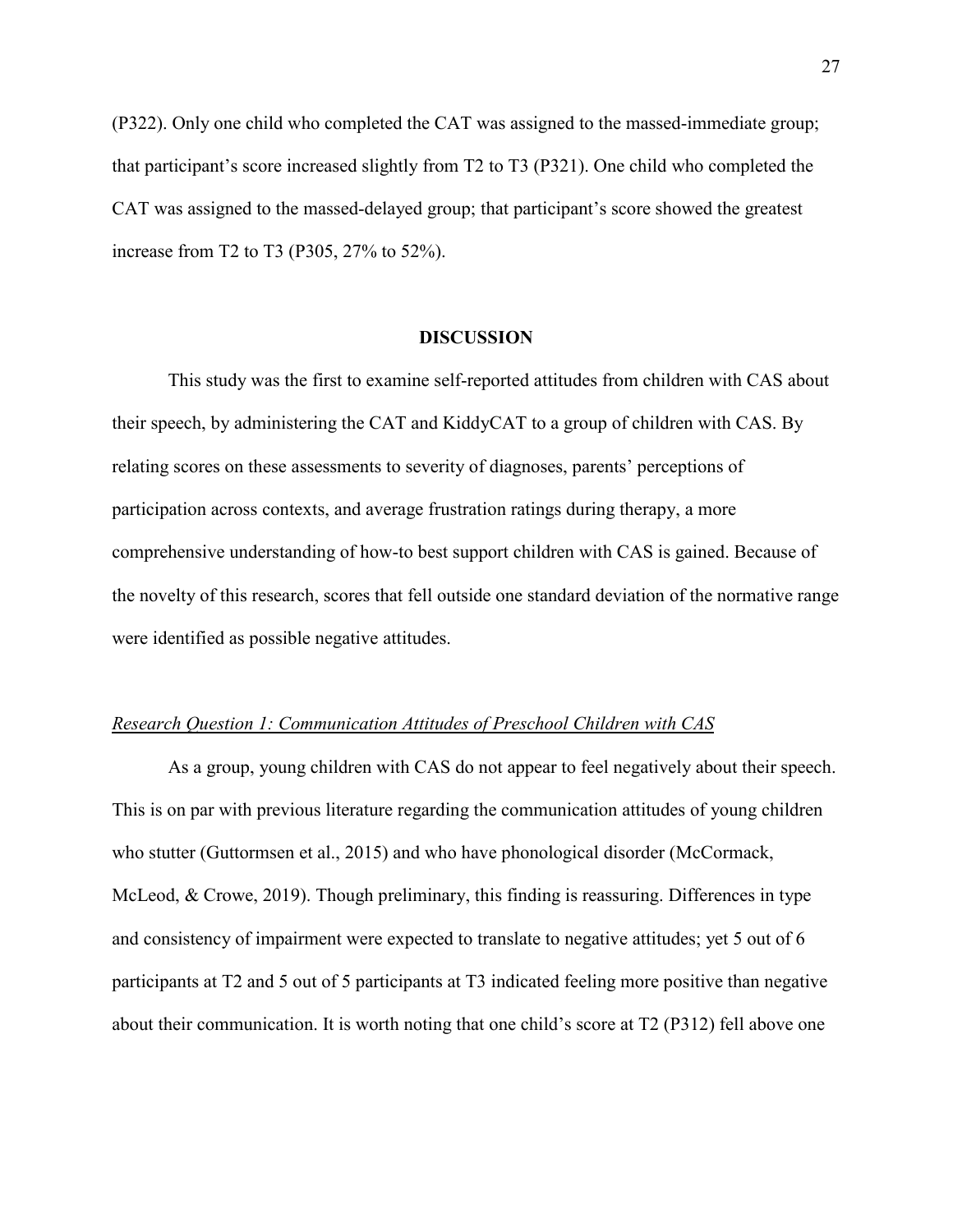standard deviation of the normative range. At T3 the child's score was within norms. Alone, the T2 score is not indicative of a negative speech attitude but warrants further investigation.

There were several KiddyCAT questions where all answers indicated positive speech attitudes. At T2 and T3, all participants answered *yes* to the question (Q2), "Do you think you talk right?" It is possible that this relates to age; younger children may not fully understand their diagnosis or recognize the reason for going to therapy. Regardless, the consistency of this answer across timepoints is helpful for researchers, clinicians, and families to know. Participation in intensive speech therapy did not seem to affect young children's perception of the 'rightness' of their speech.

Questions commonly answered at individual timepoints were also identified. At T2, all children answered *no* to the question (Q4) "Do you think people need to help you talk?", which is a further indication that participation in speech therapy did not influence young children's concerns about their speech. At T3, all participants answered *yes* to Q3, "Do mom and dad like how you talk?", indicating that children were not equating parental concern regarding speech (i.e., putting the child in speech therapy) to their parents disliking how they talk. Additionally, all children answered *yes* to Q7, "Do you talk well with everybody?" This question relates to children's participation levels across contexts and indicates that young children may not feel their diagnosis impacts their ability to communicate with different people. The final two commonly answered questions both relate to if children think speaking is "difficult" (Q8) and whether words are "hard" to say (Q11). Of the KiddyCAT questions, Q8 and Q11 are the most demonstrative of awareness, or lack thereof, of speech difficulties. By the end of treatment all younger children did not think "talking is difficult" or that "words are hard for them to say."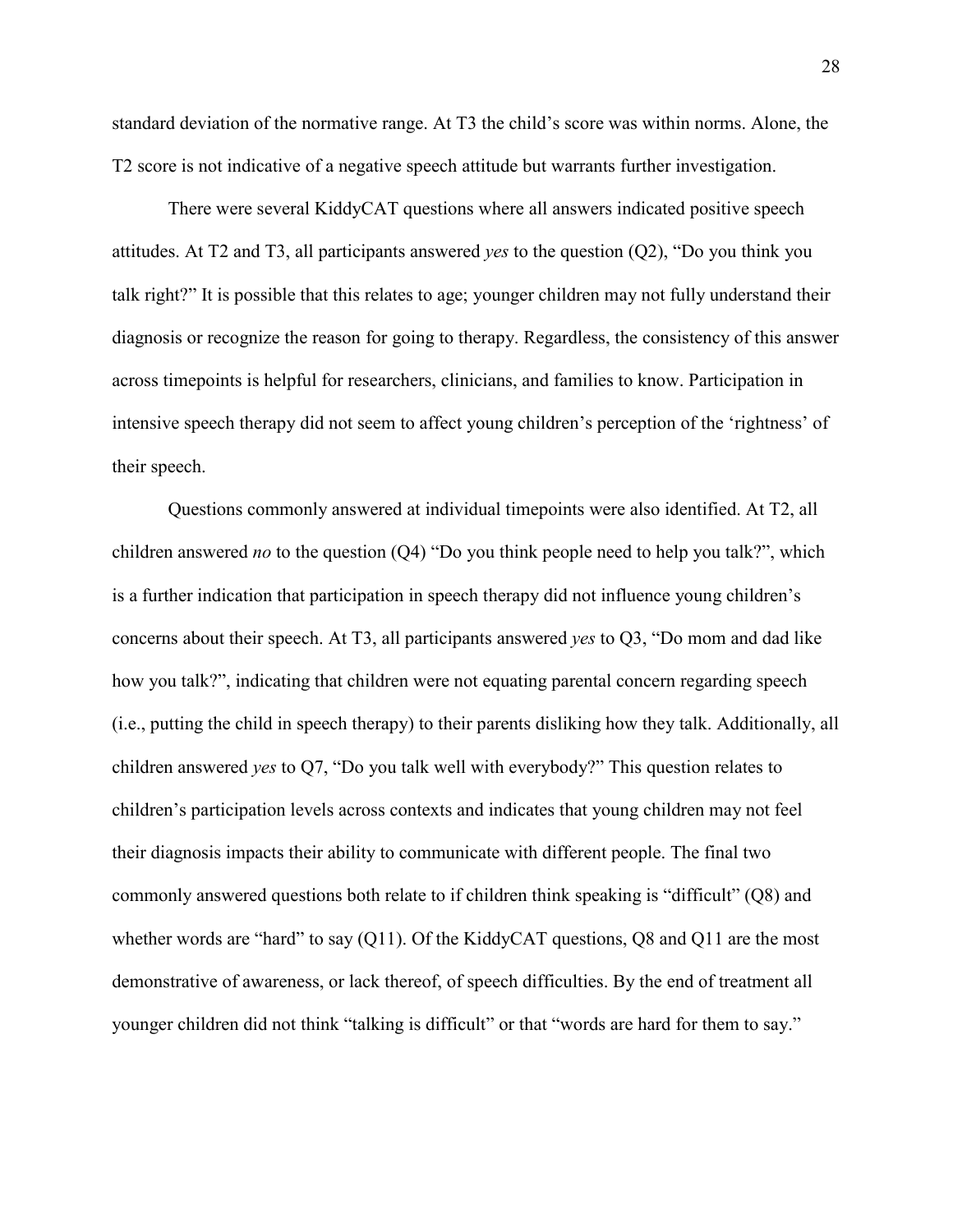## *Communication Attitudes of School-Age Children with CAS*

Scores of school-age children with CAS are suggestive of more negative communication attitudes as compared to normative values and compared to the younger children. Half of the children who completed the CAT scored more than one standard deviation above the normative range at both timepoints. Two additional children fell above the normative range at T3. Prior research on children with cleft palates (Havstam et al., 2011), children who have articulation disorder (Luc & Brutten, 1990), and children who stutter (Vanryckeghem & Brutten, 2007) has assumed that older children become more aware of speech differences and individual abilities once they enter school, and therefore develop more negative speech attitudes. While this may be the case for children with CAS, it is also worth considering that differences in impairment and treatment may be influencing factors. CAS impairments are unpredictable, which can make children more difficult to understand, interfere with normal conversations, and make the disorder hard to treat.

There were several CAT questions where all answers indicated positive speech attitudes. At both timepoints, all children responded *false* to Q1 "I don't talk right," and *true* to Q7 "I like the way I talk." At T2, all children answered *false* to Q27 "I am not a good talker" and Q28 "I wish I could talk like other children." These answers indicate that when asked directly, schoolage children with CAS feel like there is nothing wrong with how they speak. At T2, 5 of the 6 children answered *true* to Q9, "My parents like the way I talk" and at T3 all six children responded *true* to that question. This parallels with younger children's responses to the question, "Do your parents like how you talk?" and is an assuring sign that both older and younger children do not feel their parents think negatively of their speech because of their diagnosis.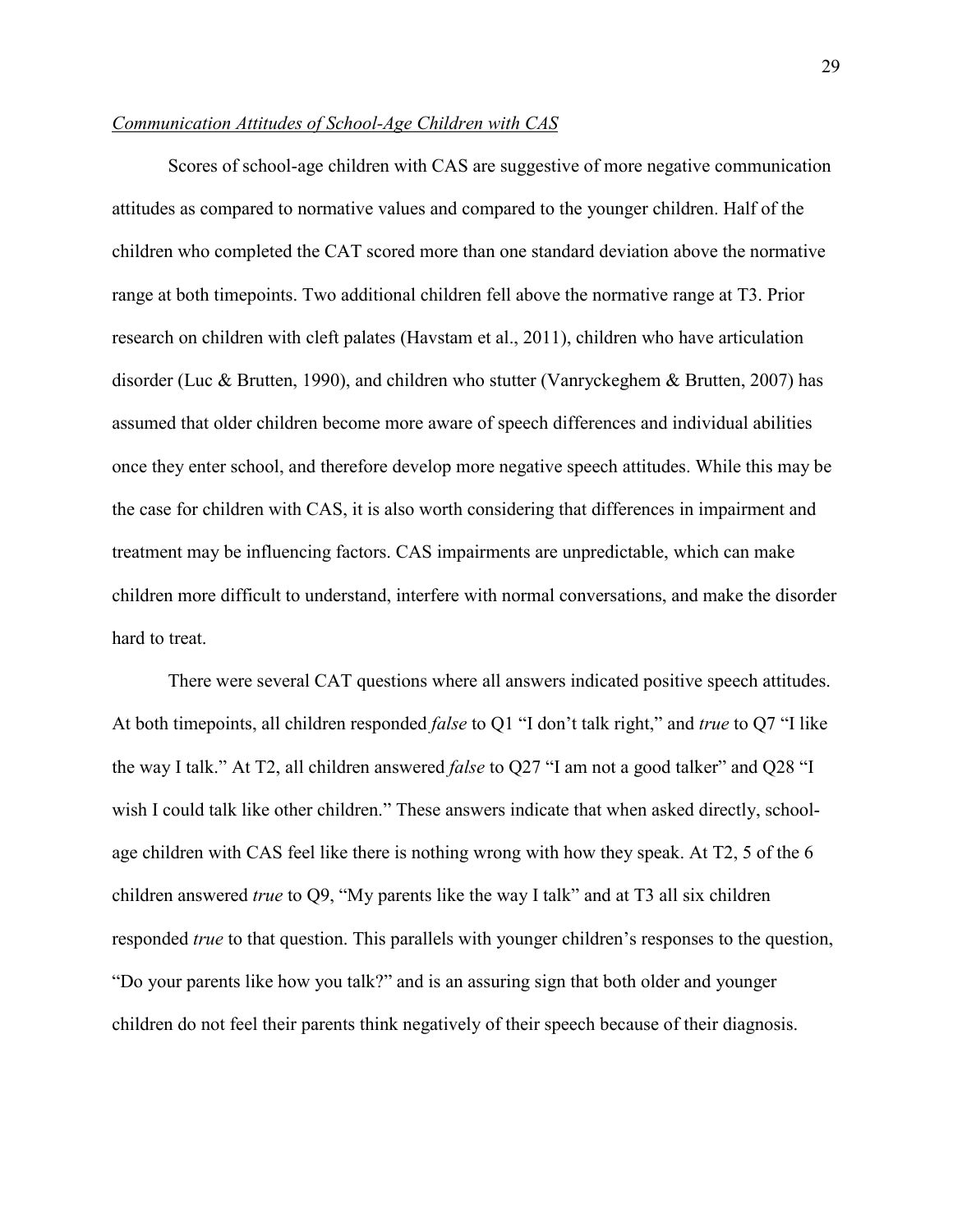Q18: "Other kids wish they could talk like me," was the only question in which all question answered *false,* indicating a negative speech attitude. This question will be further discussed in following sections regarding its applicability to overall attitudes.

## *Research Question 2: CAS Severity and Speech Attitudes*

When CAT and KiddyCAT assessments were related to assessments of severity, findings were mixed. No significant correlation was found between the speech attitudes for school-age children with CAS and their DEMSS score. Increasing severity of diagnoses was expected to be associated with negative speech attitudes. For the KiddyCAT, a significant negative correlation was identified, meaning that preschool age children with CAS's attitudes about their speech are correlated with the severity of diagnoses. This finding, though preliminary, is critical. Clinicians and families informed of a possible correlation between severity of CAS and negative speech perceptions will be better able to provide necessary support for the child. For one child (P312), this correlation helps contextualize a borderline KiddyCAT score. This participant scored just above one standard deviation of the normative range at T2, and on the DEMSS, had significant evidence of CAS (a score of 323 or less).

## *Research Question 3: Caregiver Perceptions of Participation and Communication Attitudes*

Though designed to assess Level (2) of the ICF: life participation, the FOCUS-34 is often used as a proxy for understanding the influence of communication disorders on Level (3) of the ICF: personal factors. Identifying if this holds true for children with CAS was of great interest. In this study, caregiver perceptions of participation across contexts were not significantly correlated with children's attitudes about their speech. Low statistical power due to a small sample size may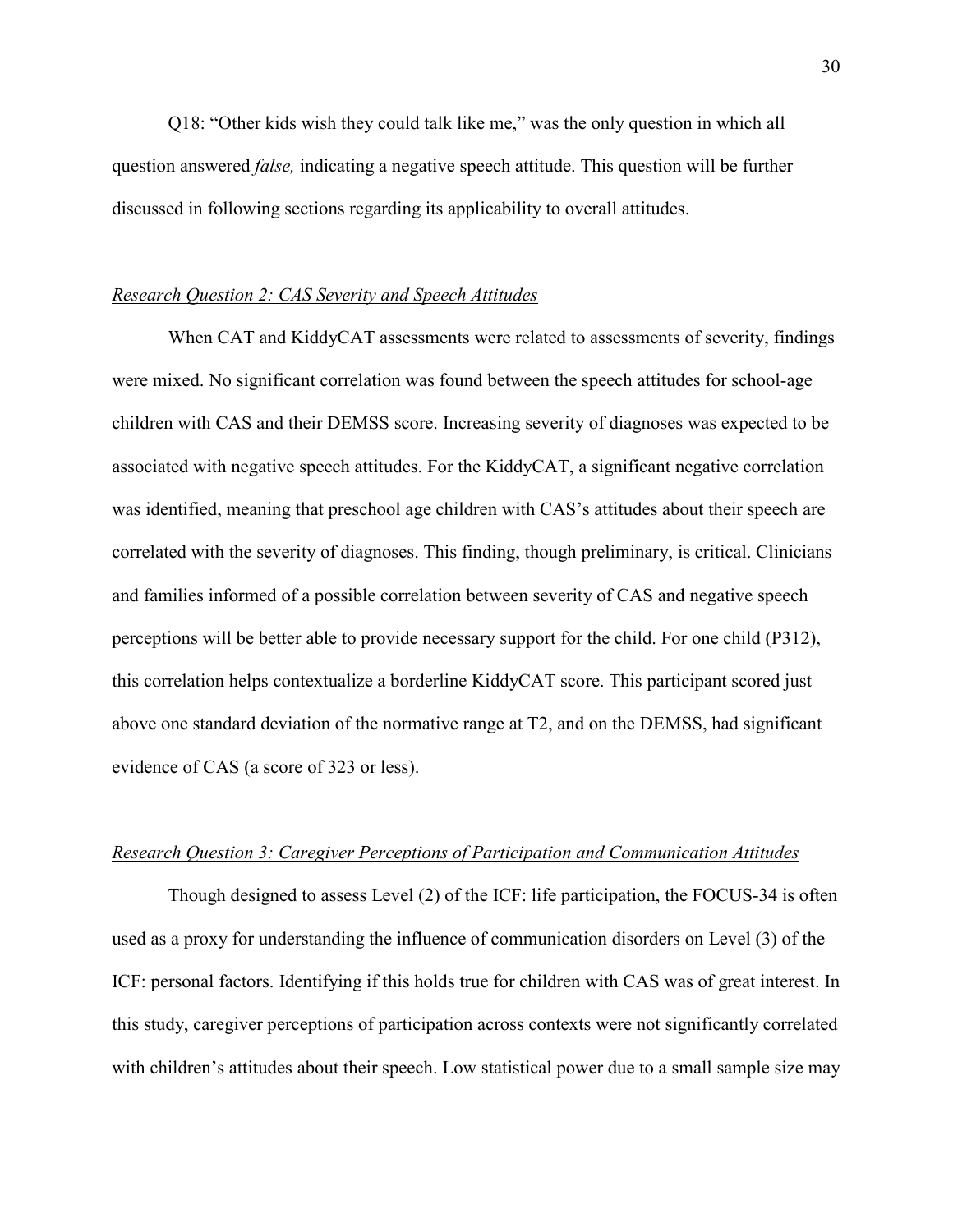have occluded the detection of a significant correlation between these assessments. If this pattern remains true with a larger sample size, it will indicate that these assessments measure two distinct constructs - meaning parents' perceptions of participation across contexts are not accurate indicators of how children with CAS feel about their speech. It is worth noting that a study of young children with phonological disorder also found no significant correlation of parental perception of participation across contexts and children's communication attitudes (McCormack, McLeod, & Crowe, 2019). In conjunction, both findings suggest caregiver ratings of child participation are not adequate substitutes for information gained from self-report assessments of communication attitudes.

## *Research Question 4: Frustration During Therapy and Communication Attitudes*

Higher average frustration ratings during therapy for both preschool and school-age children with CAS did not correlate with negative speech perceptions. However, at T3, the number of sessions in which school-age children were clearly frustrated and noncompliant (a score of 3) did correlate with negative communication attitudes. Marked frustration during sessions could have been due to several reasons (i.e., general unhappiness, tiredness, boredom, stress, etc.). Higher levels of frustration during treatment could have exacerbated negative attitudes about speech abilities. Due to the novelty and intensity of this treatment approach, this is an important consideration. Given the small sample size and lack of findings at T2 or for average scores, more research is needed before drawing further conclusions.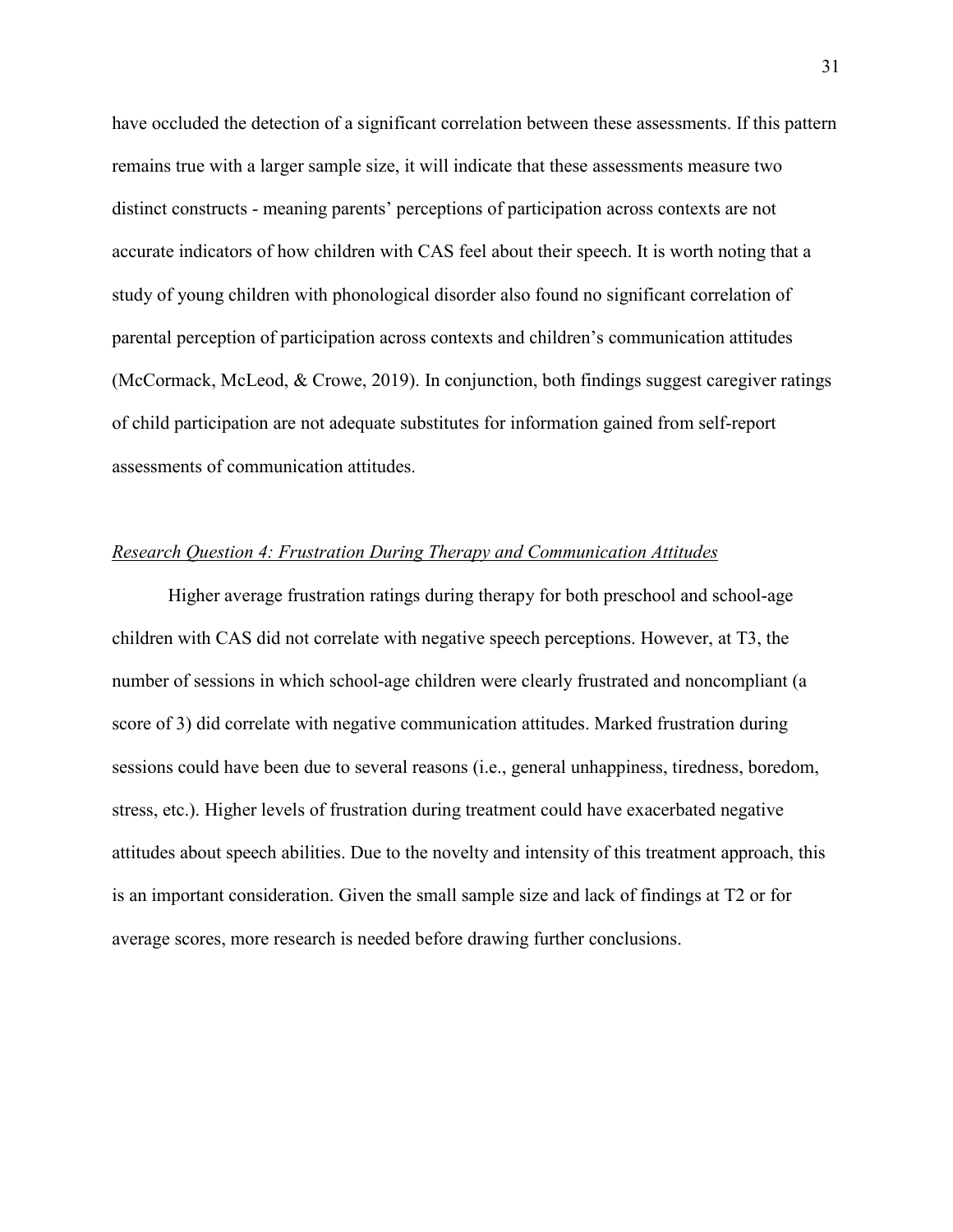## *Research Question 5: Change in Scores over a Brief Intervention Period*

When younger children's scores were compared across timepoints, no trends emerged. KiddyCAT scores remained the same at T2 and T3 for the majority of participants. Similarly, when treatment groups were compared, no trends emerged. Whether the child received treatment in the first two weeks, last two weeks, or throughout all four weeks of the study did not impact communication attitudes for younger children. This implies that the ASSIST protocol and camp format did not negatively or positively change how young children viewed their speech.

For older children with CAS, there was more variation in scores across timepoints and treatment groups. Scores of children in the massed-immediate and massed-delayed groups increased from T2 to T3. In particular, the score of the singular child in the massed-delayed group increased substantially between timepoints. This may mean that the intensive treatment that this child received between timepoints heightened awareness of any communication differences. Scores of those who received distributed treatment both increased and decreased, signifying that intensity of treatment was not a good predictor of changes in communication attitudes. Further research is needed before determining if this treatment protocol impacts how children view their speech.

## *Limitations*

As the first investigation into communication attitudes as self-reported by children with CAS, there were a number of limitations to this study. First, this study had a small sample size; the CAT and KiddyCAT were only administered to a total of 12 children with CAS. This increased the risk of Type II errors due to low statistical power. Second, only children with CAS were included in this study, meaning that scores were only compared to established norms and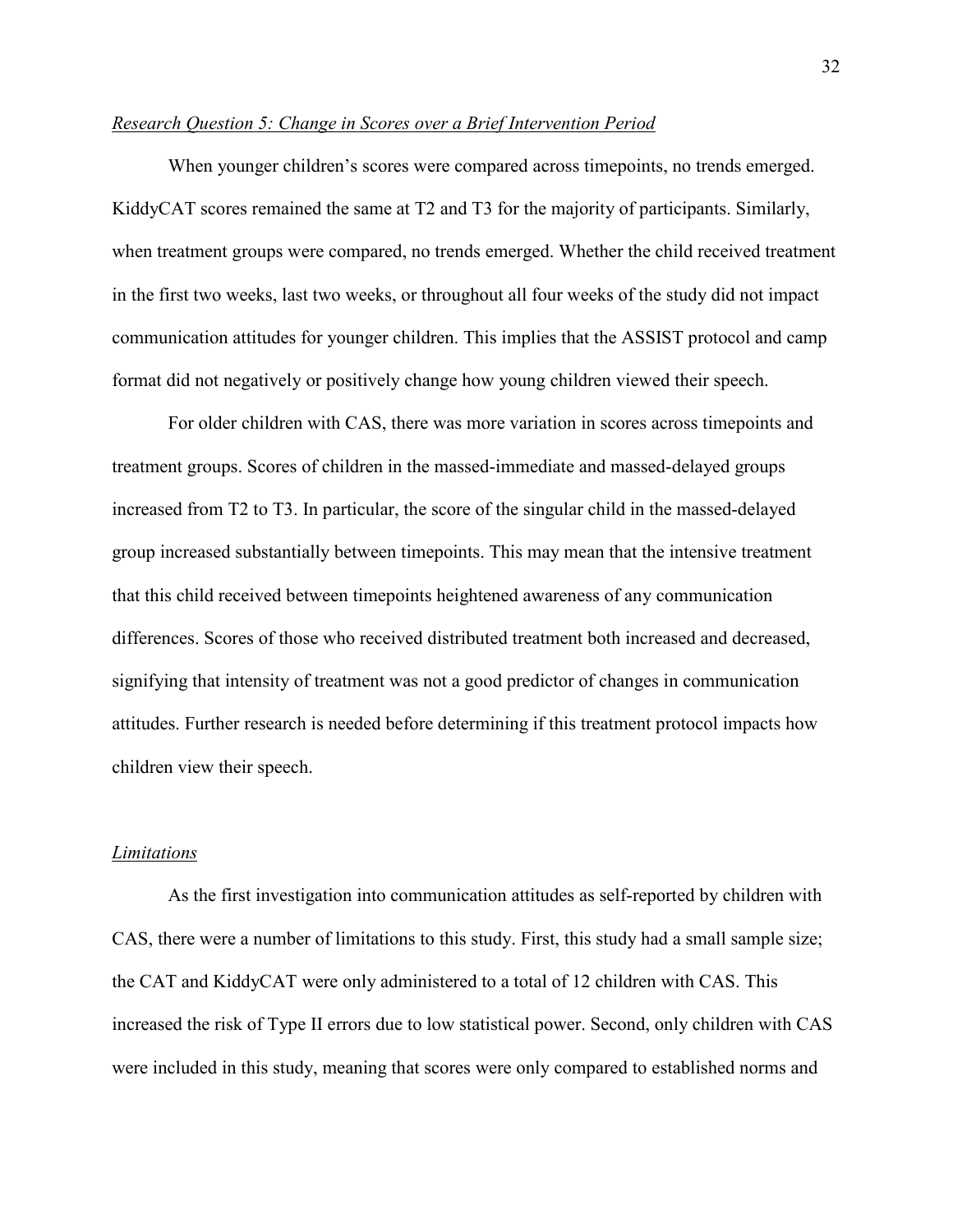not current peers. Third, no communication attitudes assessments were administered at the first data collection timepoint (T1); scores may have already been influenced by the first two weeks of camp attendance. Finally, administrative errors required that some questions be excluded from analyses, which is a deviation from typical use of these assessments.

## *Future directions*

Future research should include a larger sample size of children with and without CAS. Should these assessments be incorporated in future treatment studies for children with CAS, they should be administered at all data collection timepoints. On future distributions of the CAT and KiddyCAT, all questions should be included during analysis.

Wording on specific CAT questions should be reconsidered for future studies. During test administration, participants had difficulty understanding the meaning of Q2: "I don't mind asking a teacher the question in class." For young children, using ambiguous language like "I don't mind" is not ideal. For example, one participant answered *false, I don't mind,* and another participant responded *true, I don't mind,* but upon additional cueing, both meant that they were had no reservations about asking the teacher a question in class. Future revisions should consider changing ambiguous language like "I don't mind…" to wording more suitable for young children like "I'm okay with…." The connotation remains the same, which means that scoring does not change.

Question 18 on the CAT, "Other kids wish they could talk like me", has questionable translation to overall speech attitudes. In this study, all school-age children with CAS indicated that they did not think that other children wanted to talk like they do. Thinking that others do not want to talk like them, however, does not necessarily denote a negative speech attitude. If future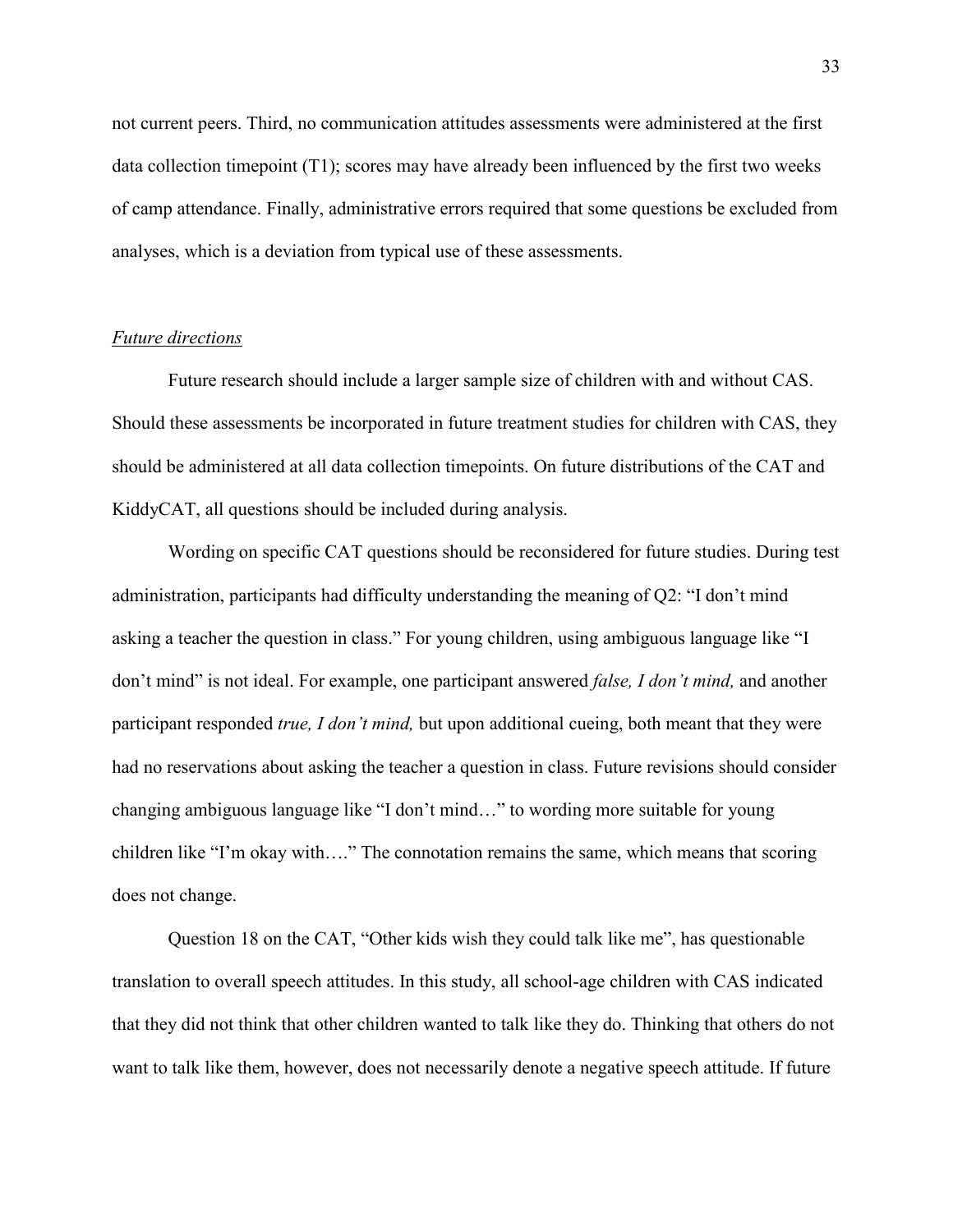research distributes the CAT to children with and without CAS, it would be of interest to understand how typically developing children respond to this question and the underlying reasons for those responses.

It is also of interest to understand why this test requires true/false responses. Though school-age children can understand true and false statements, it would be clearer for the CAT to adopt yes/no statements, like the KiddyCAT. In this study, children often responded with yes/no or right/wrong despite being directed to respond true/false. This is a particularly important consideration when discussing future administration of the CAT to larger samples of children with CAS, as many of those children are at in increased risk for comorbid language disorders.

Future studies should also consider including a qualitative component. Several participants volunteered comments regarding their speech perceptions during data collection that provided context that quantitative assessments cannot provide. For instance, one participant (P314) made various remarks regarding his speaking improvements since the beginning of camp including "I'm working on [speaking] and getting better at it" and remarked that reading out loud in class "was hard but now it's easy." Incorporating a qualitative component in future studies of children with CAS will help provide reasons as to why children feel the way they do.

Given that several problems arose when the KiddyCAT and CAT were administered to children with CAS, future research would benefit from the development of a new self-report speech attitudes measure designed for children with SSDs. This measure should include questions better geared towards SSDs and be adaptable for administration to children with comorbid disorders.

34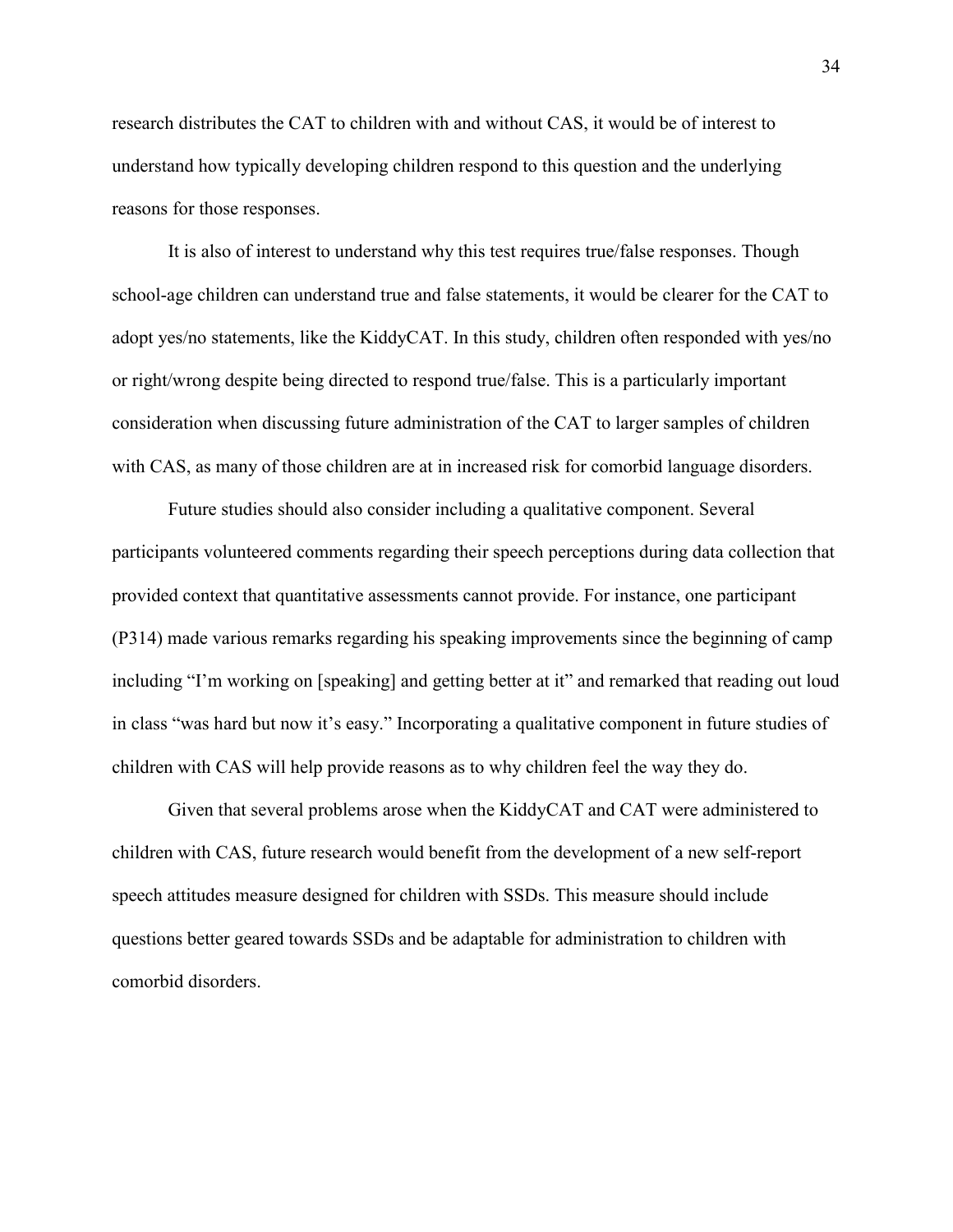### **CONCLUSION**

Because of this study, researchers and clinicians can begin to understand how children with CAS feel about their speech. Understanding communication attitudes is critical - for many children, living with CAS means more than disrupted intelligibility or poor sound accuracy. Negative attitudes may impact interactions with peers, participation in school activities, or progress in treatment. When given the opportunity, children with CAS can provide credible, meaningful perspectives. In this study, scores of more than half of school-age children with CAS were indicative of negative speech attitudes. Though preliminary, these findings have clinical and familial implications. A speech-language pathologist who identifies a child with CAS to have negative speech attitudes may more adeptly create relevant treatment goals. Families who are aware of their child's attitudes will be better able to provide psychological support. Including communication attitude measures in future studies is a critical step towards understanding how to best treat and support children with CAS.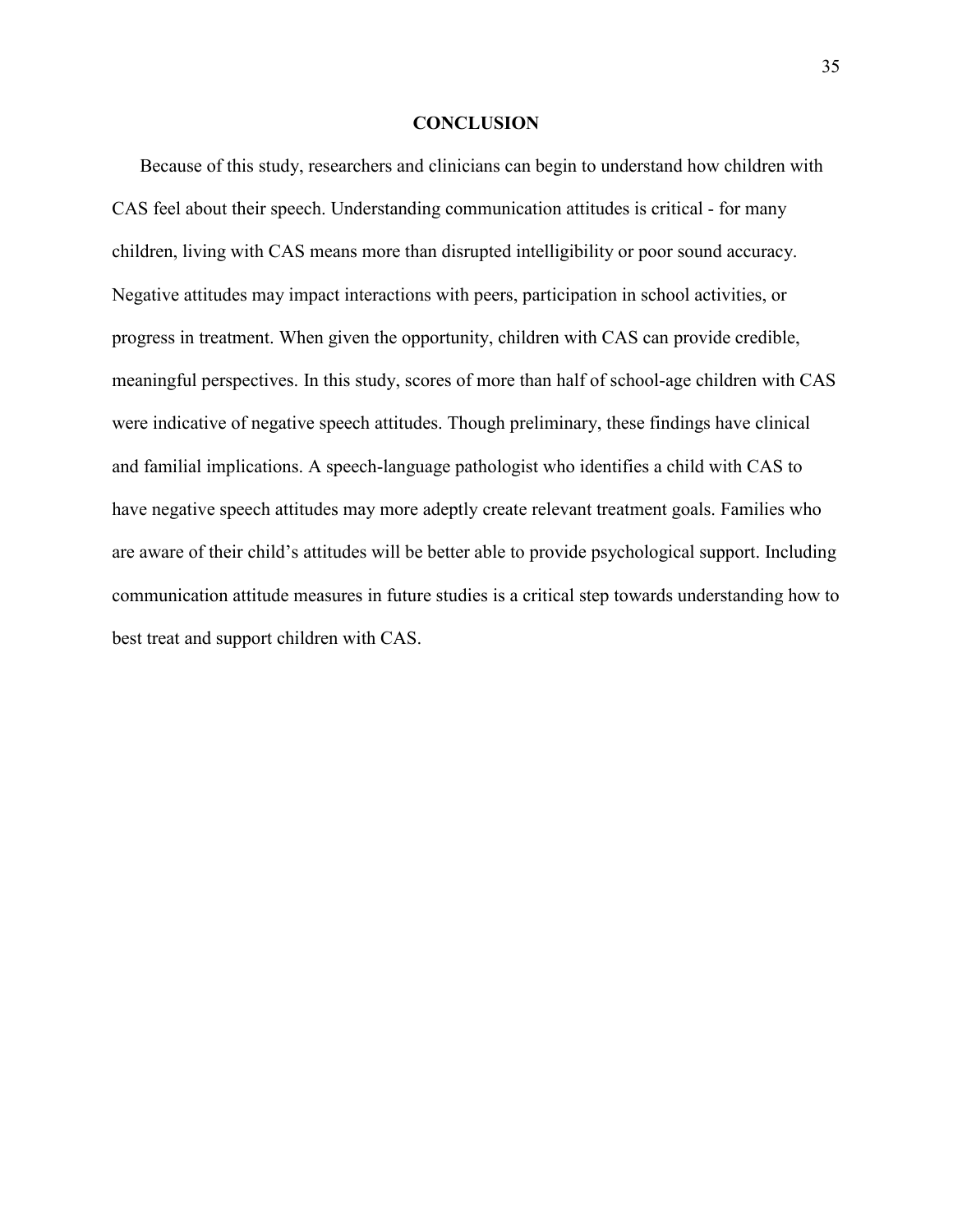### **References**

- American Speech-Language-Hearing Association. (2007). *Childhood apraxia of speech.* [Technical Report]. Available at www.asha.org/policy
- Baker, E., & McLeod, S. (2011a). Evidence based practice for children with speech sound disorders: Part 1 narrative review. *Language, Speech & Hearing Services in Schools, 42*(2), 102–139.
- Baker, E., & McLeod, S. (2011b). Evidence based practice for children with sound disorders: Part 2 application to clinical practice. *Language, Speech & Hearing Services in Schools, 42*(2), 140–151.
- Bernardini, S., Vanryckeghem, M., Brutten, G. J., Cocco, L., & Zmarich, C. (2009). Communication attitude of Italian children who do and do not stutter. *Journal of Communication Disorders*, *42*(2), 155-161.
- Brutten, G. J., & Dunham, S. L. (1989). The Communication Attitude Test: A normative study of grade school children. *Journal of Fluency Disorders*, *14*(5), 371-377.
- Brutten, G.J., & Vanryckeghem, M. (2007). *Behavior Assessment Battery for school-age children who stutter*. Plural Publishing, Inc.
- Cohen, C. P. (1989). United Nations: Convention on the rights of the child. *International Legal Materials, 28*(6), 1448-1476.
- Daniel, G. R., & McLeod, S. (2017). Children with speech sound disorders at school: Challenges for children, parents, and teachers. *Australian Journal of Teacher Education*, *42*(2), 81- 101.
- Dodd, B. (2014). Differential diagnosis of pediatric speech sound disorder. *Current Developmental Disorders Reports*, *1*(3), 189-196.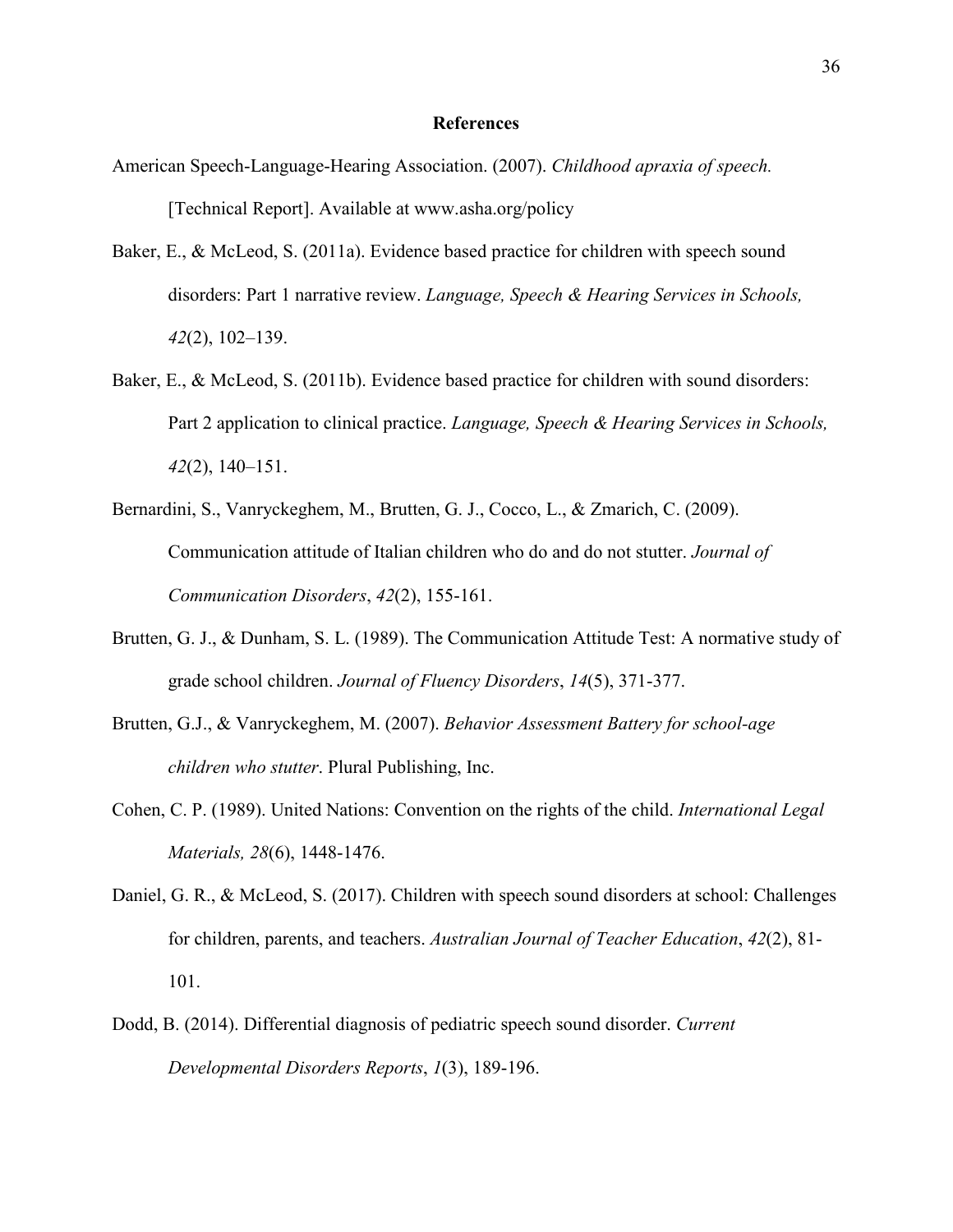Dunn, D.M. (2019). *Peabody Picture Vocabulary Test, 5th Edition*. Pearson Publishing.

- Eldén, S. (2013). Inviting the messy: Drawing methods and 'children's voices.' *Childhood, 20*(1) 66-81.
- Fantuzzo, J. W., McDermott, P. A., Manz, P. H., Hampton, V. R., & Burdick, N. A. (1996). The pictorial scale of perceived competence and social acceptance: Does it work with low‐ income urban children? *Child Development, 67*(3), 1071-1084.
- Gamer, M., Lemon, J., Fellows, I., & Singh, P. (2012). Package 'irr'. *Various coefficients of interrater reliability and agreement, 22,* 1-32.
- Goldman, R. & Fristoe, M. (2015). *Goldman-Fristoe Test of Articulation, 3rd Edition*. Pearson Publishing.
- Guttormsen, L. S., Kefalianos, E., & Næss, K. A. B. (2015). Communication attitudes in children who stutter: A meta-analytic review. *Journal of Fluency Disorders*, *46*, 1-14.
- Harcourt, D. (2011). An encounter with children: seeking meaning and understanding about childhood. *European Early Childhood Education Research Journal, 19*(3), 331-343.
- Harcourt, D., & Einarsdóttir, J. T. (2011). Introducing children's perspectives and participation in research. *European Early Childhood Education Research Journal, 19*(3), 301–307.
- Harter, S., & Pike, R. (1984). The pictorial scale of perceived competence and social acceptance for young children. *Child Development*, 1969-1982.
- Havstam, C., Sandberg, A. D., & Lohmander, A. (2011). Communication attitude and speech in 10-year-old children with cleft (lip and) palate: an ICF perspective. *International Journal of Speech-Language Pathology*, *13*(2), 156-164.
- Howe, T. J. (2008). The ICF contextual factors related to speech-language pathology. *International Journal of Speech-Language Pathology, 10*(1-2), 27-37.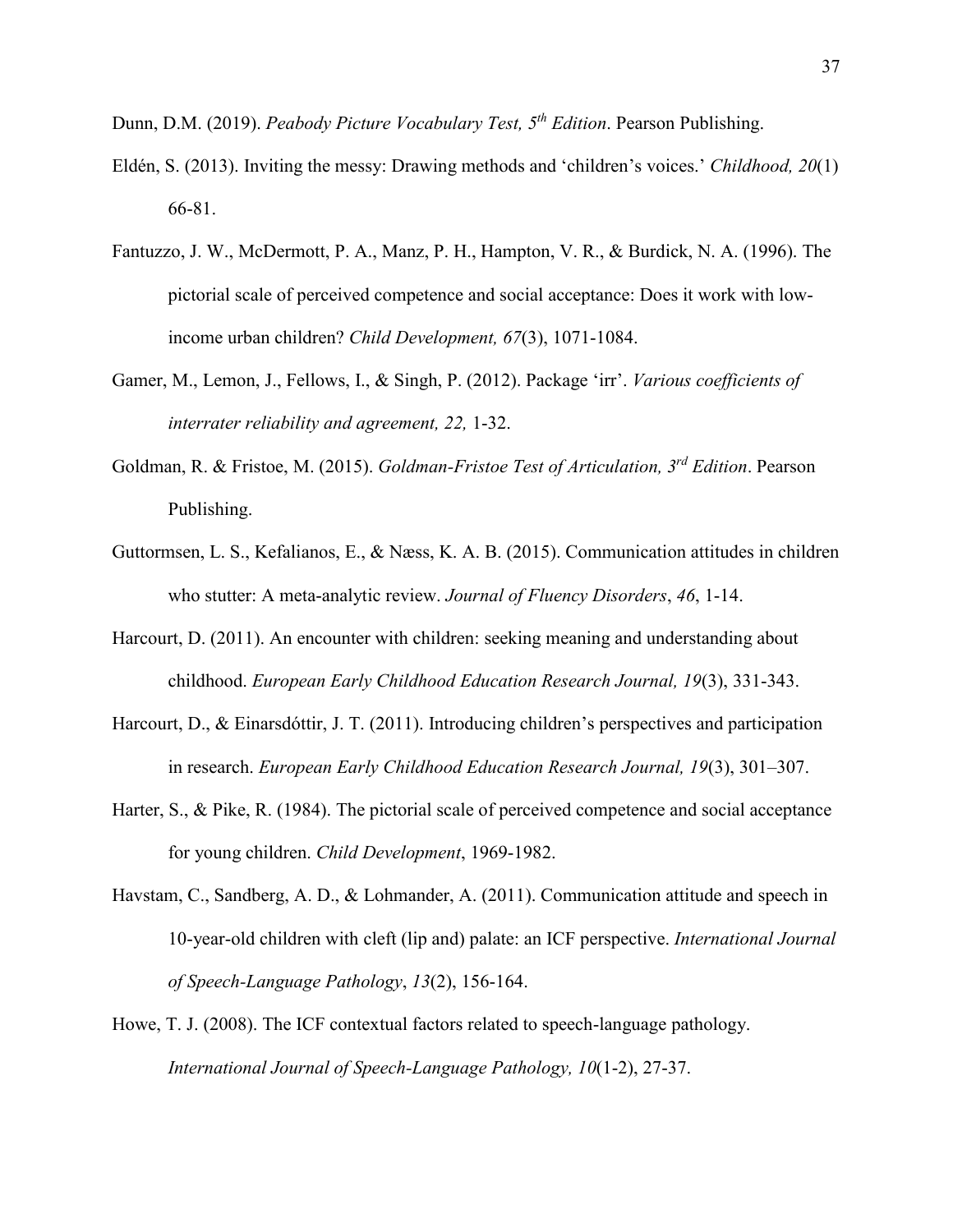- Jerome, A. C., Fujiki, M., Brinton, B., & James, S. L. (2002). Self-esteem in children with specific language impairment. *Journal of Speech, Language, and Hearing Research, 45*(4), 700-714.
- Johannisson, T. B., Wennerfeldt, S., Havstam, C., Naeslund, M., Jacobson, K., & Lohmander, A. (2009). The Communication Attitude Test (CAT‐S): normative values for 220 Swedish children. *International Journal of Language & Communication Disorders, 44*(6), 813- 825.
- Jones, M. L., Menzies, R. G., Onslow, M., Lowe, R., O'Brian, S., & Packman, A. (2021). Measures of psychological impacts of stuttering in young school-age children: A systematic review*. Journal of Speech, Language, and Hearing Research, 64*(6), 1918- 1928.
- Kawai, N., Healey, E. C., Nagasawa, T., & Vanryckeghem, M. (2012). Communication attitudes of Japanese school-age children who stutter. *Journal of Communication Disorders*, *45*(5), 348-354.
- Koo, T. K., & Li, M. Y. (2016). A guideline of selecting and reporting intraclass correlation coefficients for reliability research. *Journal of Chiropractic Medicine, 15*(2), 155-163.
- Lewis, B. A., Freebairn, L. A., Hansen, A. J., Iyengar, S. K., & Taylor, H. G. (2004). School-age follow-up of children with childhood apraxia of speech. *Language, Speech, and Hearing Services in Schools, 35*, 122-140.
- Luc, F., & Brutten, G. J. (1990). Speech-associated attitudes: Stuttering, voice disordered, articulation disordered, and normal speaking children. *Journal of Fluency Disorders*, *15*(2), 127-134.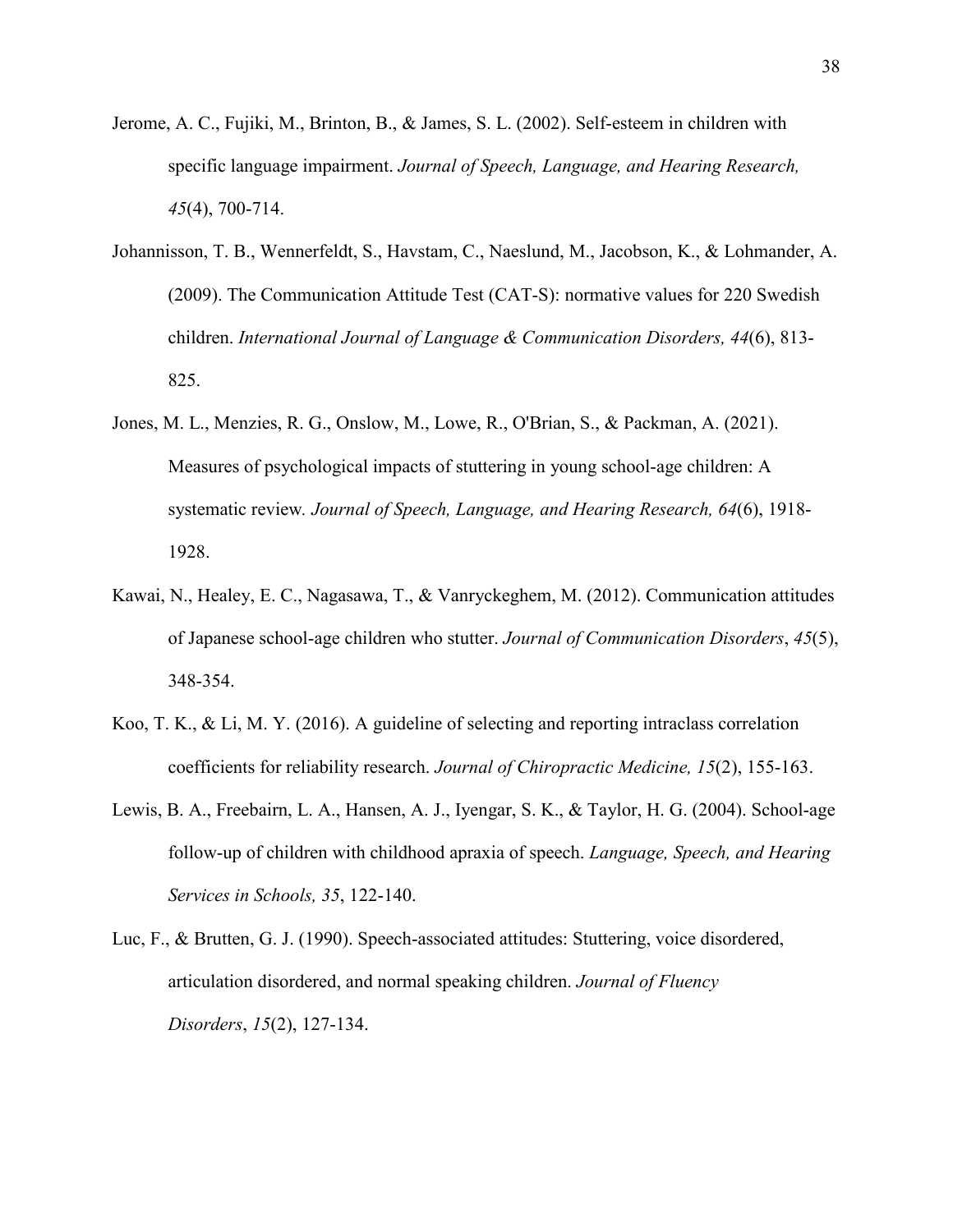- Lundy, L., McEvoy, L., & Byrne, B. (2011). Working with young children as co-researchers: An approach informed by the United Nations Convention on the Rights of the Child. *Early Education & Development, 22*(5), 714-736.
- Maas, E., Caspari, S., Beiting, M., Gildersleeve-Neumann, C., Stoeckel, R., & Wu, J. (2020). Parent-rated functional outcomes of treatment for childhood apraxia of speech: Preliminary findings from a randomized controlled trial. Poster presented at the 20th Biennial Conference on Motor Speech (Santa Barbara, CA, February 2020).
- Maas, E., Gildersleeve-Neumann, C. E., Jakielski, K. J., & Stoeckel, R. (2014). Motor-based intervention protocols in treatment of childhood apraxia of speech (CAS). *Current Developmental Disorders Reports*, *1*(3), 197-206.
- Maas, E., Gildersleeve-Neumann, C., Jakielski, K., Kovacs, N., Stoeckel, R., Vradelis, H., & Welsh, M. (2019). Bang for your buck: A single-case experimental design study of practice amount and distribution in treatment for childhood apraxia of speech. *Journal of Speech, Language, and Hearing Research*, *62*(9), 3160-3182.
- Maas, E., Robin, D.A., Austermann-Hula, S.N., Freedman, S.E., Wulf, G., Ballard, K.J., Schmidt, R.A. (2008). Principles of motor learning in treatment of motor speech disorders. *American Journal of Speech Language Pathology, 17*(3), 277-98.
- McCabe, P., Murray, E., Thomas, D. C., & Evans, P. (2017). Clinician manual for Rapid Syllable Transition Treatment (ReST).
- McCormack, J., McLeod, S., & Crowe, K. (2019). What do children with speech sound disorders think about their talking? *Seminars in Speech and Language, 40*(2), 94- 104.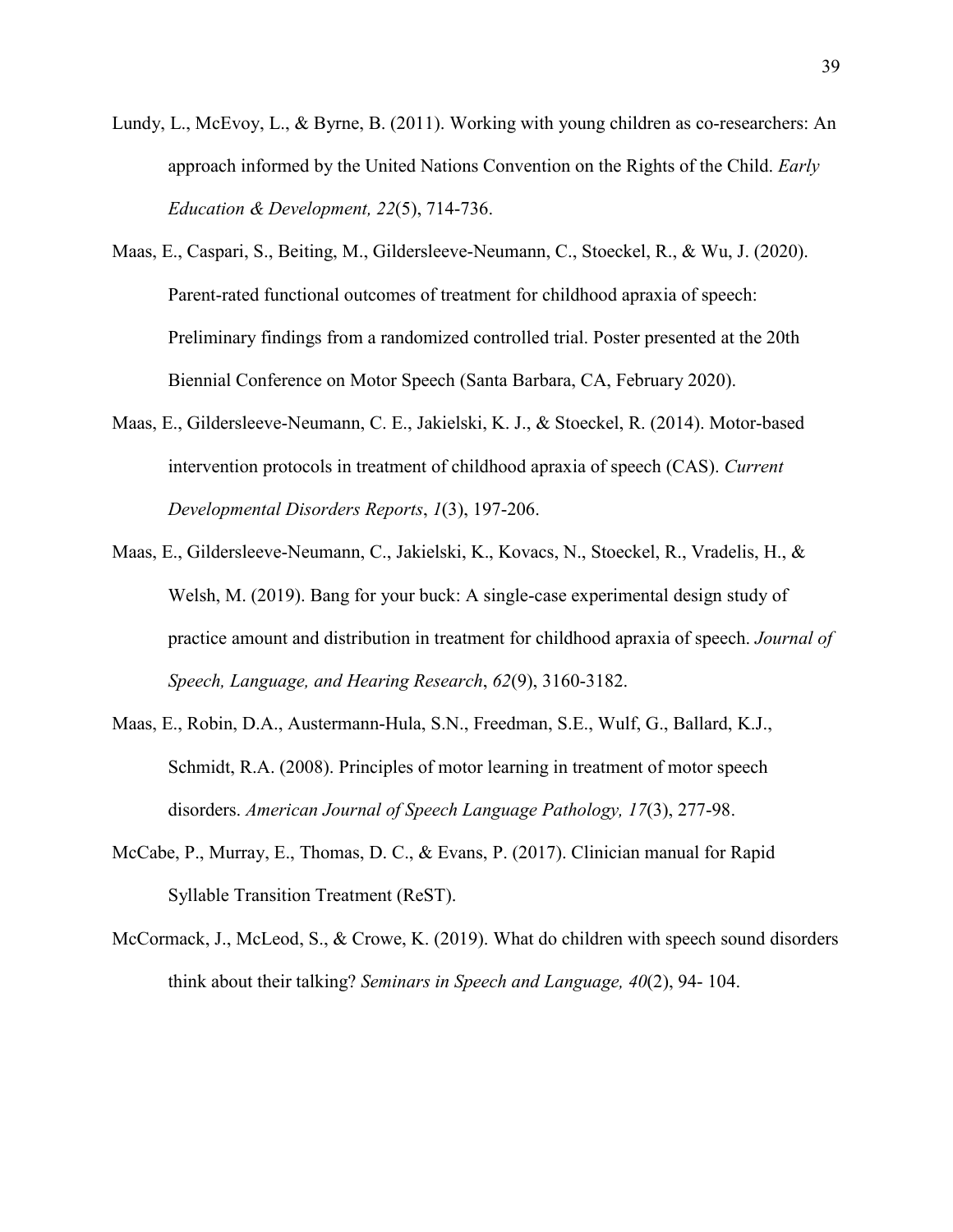- McCormack, J., McLeod, S., Harrison, L. J., & McAllister, L. (2010). The impact of speech impairment in early childhood: Investigating parents' and speech-language pathologists' perspectives using the ICF-CY. *Journal of Communication Disorders*, *43*(5), 378-396.
- McLeod, S. (2004). Speech pathologists' application of the ICF to children with speech impairment. *Advances in Speech Language Pathology, 6*(1), 75-81.
- McLeod, S., Daniel, G., & Barr, J. (2013). "When he's around his brothers… he's not so quiet": The private and public worlds of school-aged children with speech sound disorder. *Journal of Communication Disorders, 46*(1), 70-83.
- McGraw, K. O., & Wong, S. P. (1996). Forming inferences about some intraclass correlation coefficients. *Psychological Methods*, *1*(1), 30.
- McGraw, K. O., & Wong, S. P. (1996). " Forming inferences about some intraclass correlations coefficients": Correction. *Psychological Methods, 1*(4), 390.
- Murray, E., & Iuzzini-Seigel, J. (2017). Efficacious treatment of children with childhood apraxia of speech according to the international classification of functioning, disability, and health. *Perspectives of the ASHA Special Interest Groups*, *2*(2), 61-76.
- Oddson, B., Thomas‐Stonell, N., Robertson, B., & Rosenbaum, P. (2019). Validity of a streamlined version of the Focus on the Outcomes of Communication Under Six: Process and outcome. *Child: Care, Health and Development*, *45*(4), 600-605.
- Reynolds, C. R., & Kamphaus, R. W. (2003). *Reynolds intellectual assessment scales (RIAS)*. Lutz, FL: Psychological Assessment Resources.
- Roulstone S, & McLeod S. (2011) *Listening to children and young people with speech, language, and communication needs*. London, UK: J&R Press.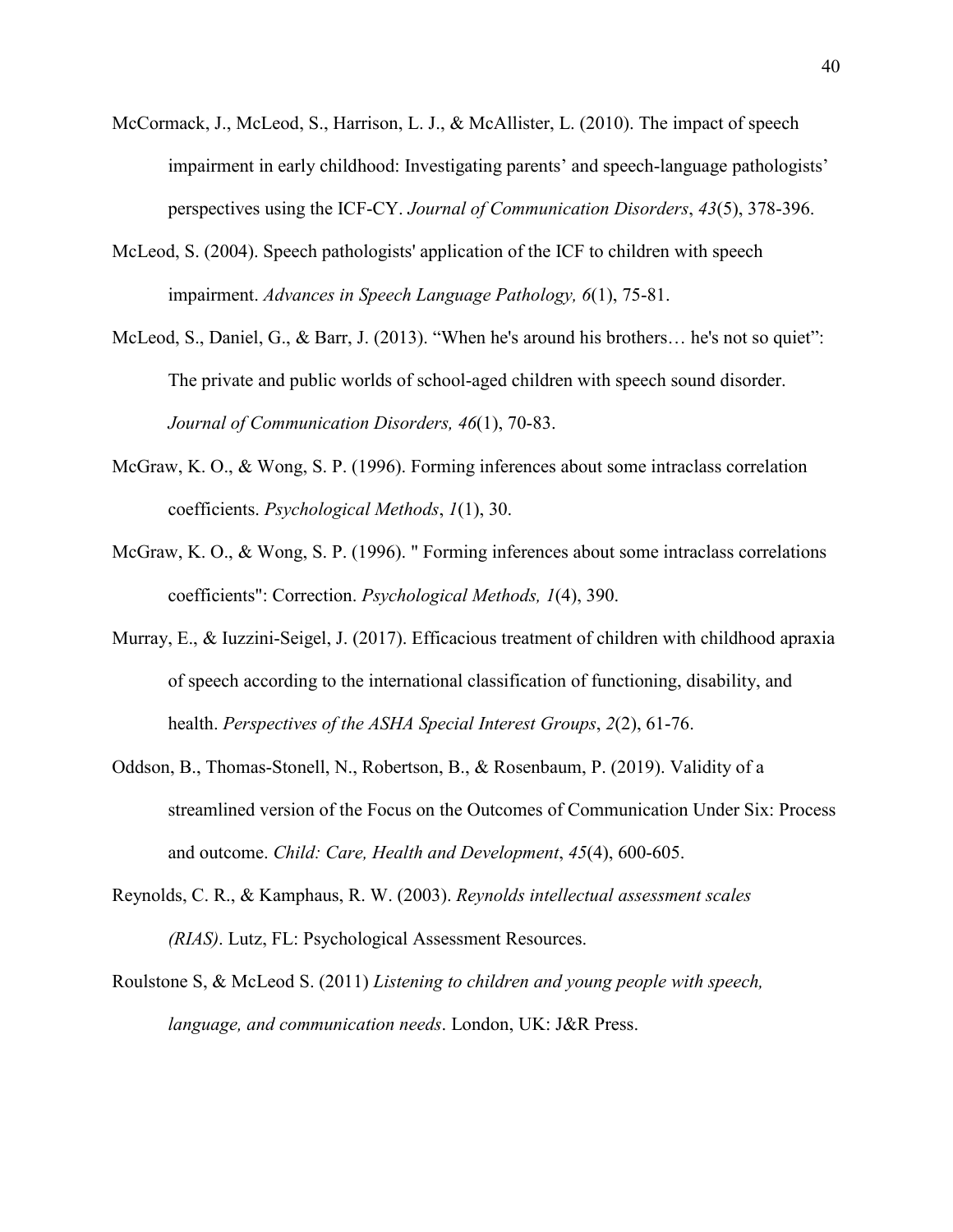- Rusiewicz, H. L., Maize, K., & Ptakowski, T. (2018). Parental experiences and perceptions related to childhood apraxia of speech: Focus on functional implications. *International Journal of Speech-Language Pathology, 20*(5), 569-580.
- Shriberg, L. D., Kwiatkowski, J., & Mabie, H. L. (2019). Estimates of the prevalence of motor speech disorders in children with idiopathic speech delay. *Clinical Linguistics & Phonetics, 33*(8), 679-706.
- Strand, E. A. (2020). Dynamic temporal and tactile cueing: A treatment strategy for childhood apraxia of speech. *American Journal of Speech-Language Pathology*, *29*(1), 30-48.
- Strand, E. A., & McCauley, R. J. (2019). *Dynamic Evaluation of Motor Speech Skill (DEMSS) manual*. Paul H. Brookes Publishing Company.
- Thomas-Stonell, N., Robertson, B., Walker, J., Oddson, B., Washington, K., & Rosenbaum, P. (2012). *FOCUS©: Focus on the Outcomes of Communication Under Six*. Holland Bloorview Kids Rehabilitation Hospital, Toronto: ON, Canada
- Thoonen, G., Maassen, B., Wit, J., Gabreels, F., & Schreuder, R. (1996). The integrated use of maximum performance tasks in differential diagnostic evaluations among children with motor speech disorders. *Clinical Linguistics & Phonetics*, *10*(4), 311-336.
- Thoonen, G., Maassen, B., Gabreëls, F., & Schreuder, R. (1999). Validity of maximum performance tasks to diagnose motor speech disorders in children. *Clinical Linguistics & Phonetics*, *13*(1), 1-23.
- Threats, T. T. (2006). Towards an international framework for communication disorders: Use of the ICF. *Journal of Communication Disorders*, *39*(4), 251-265.
- United Nations. (2005). *General Comment No. 7: Implementing child rights in early childhood*. Geneva, Switzerland: United Nations, Committee on the Rights of the Child.